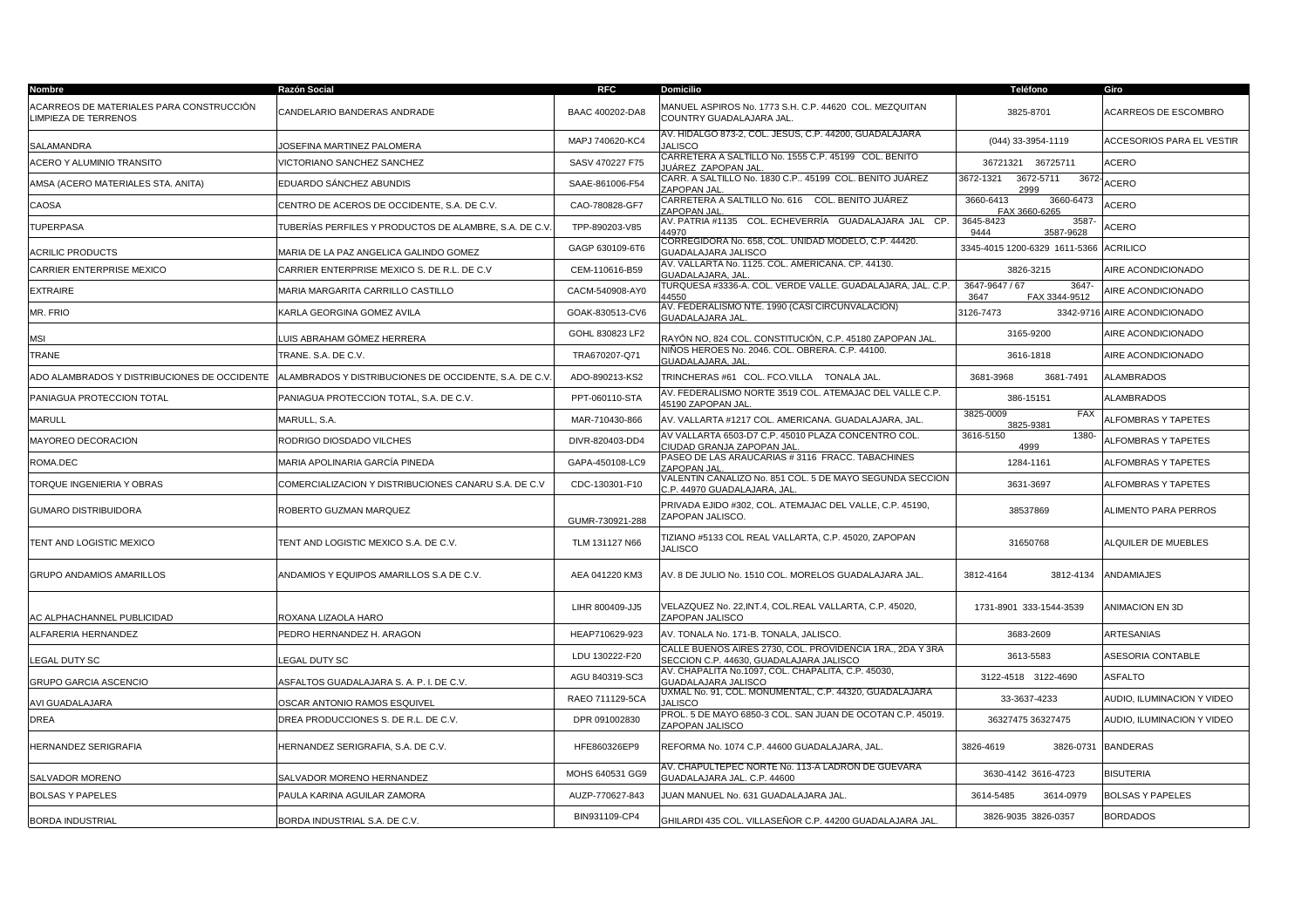| Nombre                                      | Razón Social                                    | <b>RFC</b>      | <b>Domicilio</b>                                                                                      | Teléfono                                          | Giro                    |
|---------------------------------------------|-------------------------------------------------|-----------------|-------------------------------------------------------------------------------------------------------|---------------------------------------------------|-------------------------|
| BRAZALETES MEXICO S.A. DE C.V.              | BRAZALETES MEXICO S.A. DE C.V.                  | BME-120720-TJA  | CALLE XUENCAL MANZANA - 9 LTE 12 SM 59 C.P. 77515 CANCUN<br>QUINTANA ROO                              | (998) 206-8980 (998) 886-8542<br>01800 832-8681   | <b>BRAZALETES</b>       |
| <b>JOS BRAZALETES</b>                       | YOLANDA AGUILERA MONTES                         | AUMY 741214 S47 | NARCISO MENDOZA No. 4275 COL RANCHO NUEVO C.P. 44240<br>GUADALAJARA JAL                               | 3674-8424                                         | 8851-3320 BRAZALETES    |
| MEDTECH DE MÉXICO                           | ERNESTO EUFRACIO TELLEZ                         | EUTE-520517-T64 | MONTENEGRO #1470 INT.-A COL. MODERNA C.P.44170<br><b>GUADALAJARA, JAL</b>                             | 3825-1914                                         | 3120-1073 BRAZALETES    |
| TARVAN                                      | TARVAN, S.A. DE C.V.                            | TAR140313-3Y0   | AGUSTIN YANEZ No. 2256 INT-3, COL ARCOS SUR, GUADALAJARA<br>JAL. C.P. 44150                           | 3044-0489                                         | <b>BUTACAS</b>          |
| CALZADO DE TRABAJO                          | CALZADO DE TRABAJO. S.A. DE C.V.                | CTR-940509-JF6  | PERIFÉRICO PONIENTE 10171 PARQUE INDUSTRIAL EL COLLI<br>ZAPOPAN JAL, C.P. 45069                       | EXT. 102<br>1028-2266                             | CALZADO INDUSTRIAL      |
| <b>LICA</b>                                 | CALZADO DE TRABAJO, S.A. DE C.V.                | CTR 940509 JF6  | PERIFERICO PONIENTE #10171 PARQUE INDUSTRIAL EL COLLI<br>ZAPOPAN JAL. C.P. 45069                      | 1028-2266                                         | CALZADO INDUSTRIAL      |
| AMEYALLI                                    | MARIO ALBERTO VELASCO SANTAN                    | VESM-630920-TE3 | PABLO NERUDA No. 4341 int. E-9 COL. VILLA UNIVERSITARIA C.P.<br>45110 ZAPOPAN, JAI                    | 36101790                                          | <b>CAMPISMO</b>         |
| <b>GOLF LOZANO</b>                          | GRUPO GOLF LOZANO S.A. DE C.V.                  | GGL081103-IK1   | JOSE GUADALUPE ZUNO NO.1735. COL. AMERICANA. CP 44160.<br>GUADALAJARA, JALISCO                        | 3861-1428<br>/29/30                               | <b>CARRITOS DE GOLF</b> |
| CERRAJERIA RIVERA                           | DEMIS ITZULT RIVERA MORA                        | RIMD-750730-3T7 | ANGULO #12-Z COL. CENTRO BARRANQUITAS, C.P. 44280,<br>GUADALAJARA JALISCO                             | 358580679 36582924                                | CERRAJERIA              |
| PLAMI                                       | PLAMI S.A. DE C.V.                              | PLA-880118-BY2  | CALLE TRIGO No. 783 COL. LA NOGALERA C.P. 444470<br>GUADALAJARA, JAL                                  | 3614-4870<br>3666-9130<br>3666-9122<br><b>FAX</b> | CHAROL                  |
| STAR ANAYA                                  | JAVIER ANAYA PEREZ                              | AAPJ791007-2J6  | PROL. ADOLFO LOPEZ MATEOS No. 505. COL. EL CAMPANARIO. CP.<br>45235. ZAPOPAN, JAL.                    | 3612-1605                                         | <b>CISTERNAS</b>        |
| CENTRO DE SERVICO DELL                      | CARLOS EDUARDO FIGUEROA CAMARENA                | FICC 850714-2F6 | AV. LA APAZ 1552 COL. AMERICANA GUADALAJARA JALISCO, C.P.<br>44160                                    | 3685-6077                                         | <b>COMPUTACION</b>      |
| COMPUTADORAS GUADALAJARA                    | COMPUTADORAS GUADALAJARA HYNTEGRA, S.A. DE C.V. | CGH 140911-GU3  | VASCO DE GAMA No. 2771 PLANTA ALTA C.P. 44930,<br>GUADALAJARA JALISCO                                 | 3797-4109 1404-4775                               | <b>COMPUTACION</b>      |
| CORPORATIVO BEGONIA                         | CORPORATIVO BEGONIA, S.A. DE C.V.               | CBE140121-1PA   | MANUEL M DIEGUEZ # 24 COL.AMERICANA GUADALAJARA JAL.<br>C.P. 44160                                    | 1543-1621                                         | <b>COMPUTACION</b>      |
| <b>DAFCOM</b>                               | DAFCOM, S.A. DE C.V.                            | DAF-000628-B98  | AV. SIERRA DE MAZAMITLA #5881 COL. PINAR DE LA CALMA                                                  | 3133-3348 CONMUTADOR FAX<br><b>EXT. 24</b>        | <b>COMPUTACION</b>      |
| HALL MICROCOMPUTADORAS                      | HALL MICROCOMPUTADORAS S.A. DE C.V.             | HMC-850610-DV6  | 4V. CIRC. AGUSTIN YAÑEZ 2889. COL. ARCOS SUR. CP 44120.<br><b>GUADALAJARA, JAL</b>                    | 3630-1010                                         | <b>COMPUTACION</b>      |
| LIBRA                                       | IBRA SISTEMAS, S.A. DE C.V.                     | LSI 980310 JF9  | AV. AMERICAS NO. 55, COL. LADRON DE GUEVARA, C.P. 44600,<br>GUADALAJARA JAL                           | 3630-1515                                         | <b>COMPUTACION</b>      |
| <b>MACGIC STORES</b>                        | MACGIC STORES SA DE CV                          | MST080326U86    | AV VALLARTA 2425 LOCAL A04 COL ARCOS VALLARTA CP 44130                                                | 3616-5200                                         | <b>COMPUTACION</b>      |
| MAKECH TECHNOLOGY                           | <b>MAKECH TECHNOLOGY, S.A. DE C.V.</b>          | MTE 140723-MC9  | /ASCO DE QUIROGA No.1373 COL. MIRAFLORES C.P. 44270<br>GUADALAJARA JAL                                | 3121-7691, 01800 4000-221                         | <b>COMPUTACION</b>      |
| OFICITY.COM PARTE DE TU EQUIPO              | . DOMENE Y SOCIOS S.A. DE C.V.                  | FDS 040525-5N7  | AV. ESPANA No. 1788 C.P. 44190 COL. MODERNA GUADALAJARA<br>IΔΙ                                        | 1368-5959                                         | COMPUTACION             |
| PC BELT                                     | RODRIGO BELTRAN BARRON                          | BEBR 850710 9C2 | PUERTO GUERRERO NEGRO # 31 COL. MIRAMAR. ZAPOPAN JAL<br>C.P. 45060                                    | 1594-5825<br>8421-9200                            | <b>COMPUTACION</b>      |
| PC SOFTWARE                                 | <b>JUAN CARLOS CARRILLO CAMARENA</b>            | CACJ-711104-618 | MANUEL ACUÑA No. 2520-105 COL. LADRON DE GUEVARA  C.P.<br>44600 GDL, JAL                              | 3585-3564<br>3585-3565                            | <b>COMPUTACION</b>      |
| <b>RECOCOM</b>                              | RECOCOM S.C. DE R.L. DE C.V.                    | REC 080818-9A0  | MEXICALTZINGO No. 1601, COL. MODERNA, CP. 44190, GUADALAJAF                                           | 3898-4459                                         | <b>COMPUTACION</b>      |
| PCYP (COMPUTADORAS, ACCESORIOS Y PAPELERÍA) | ALEJANDRO ASCENCIO DÍAZ                         | AEDA-660505-6Y0 | AVENIDA LA PAZ #1684   COL. AMERICANA   C.P 44160   GDL JAL                                           | 3827-1513                                         | <b>COMPUTACION</b>      |
| TCA (TECNOLOGÍA COMPUTACIONAL APLICADA)     | TCA EMPRESARIAL, S.A. DE C.V.                   | TEM-061006-TCO  | SAN FELIPE No 1363 S.H. GDL. JAL.                                                                     | 3827-1786<br><b>EXT 105</b><br>Y 101              | <b>COMPUTACION</b>      |
| <b>COMERCIALIZADORA ZERTER</b>              | COMERCIALIZADORA ZERTER S.A. DE C.V.            | CZE131122-U53   | CALLE GALILEO GALILEY No. 4330 INT:16, COL. ARBOLEDAS, 1A<br>SECCION, C.P. 45070, ZAPOPAN JALISCO     | 3647-1158                                         | CONDUCCION DE EVENTOS   |
| JULIO CESAR RINCON LAMAS                    | <b>JULIO CESAR RINCON LAMAS</b>                 | RILJ800906-BS1  | CALLE RAMON DEL VALLE INCLAN No. EXT. 625, COL. JARDINES<br>UNIVERSISDAD, ZAPOPAN JALISCO, C.P. 45110 | 33 1520-4720                                      | CONDUCCION DE EVENTOS   |
| COMERCIALIZADORA ZERTER                     | COMERCIALIZADORA ZERTER                         | CZE 131122 U53  | GALILEO GALILEY No. 4330 INT.16, C.P.45070,COL. ARBOLEDAS<br>ZAPOPAN JAL                              | 36471158                                          | CONDUCCION/EVENTOS      |
| JULIO CESAR RINCON LAMAS                    | JULIO CESAR RINCON LAMAS                        | RILJ 800906 BS1 | RAMON DEL VALLE INCLAN 625 C.P. 45110 COL. JARDINES<br>UNIVERSIDAD, ZAPOPAN JAL                       | 3315204720                                        | CONDUCCION/EVENTOS      |
| CONSTRUCMEX                                 | OSCAR LEON NUÑEZ                                | LEN 0680727 GV0 | OBRERO DE CANANEA No. 1024 C.P. COL. CONSTITUCION,<br>ZAPOPAN JAL                                     | 33662261                                          | <b>CONSTRUCCION</b>     |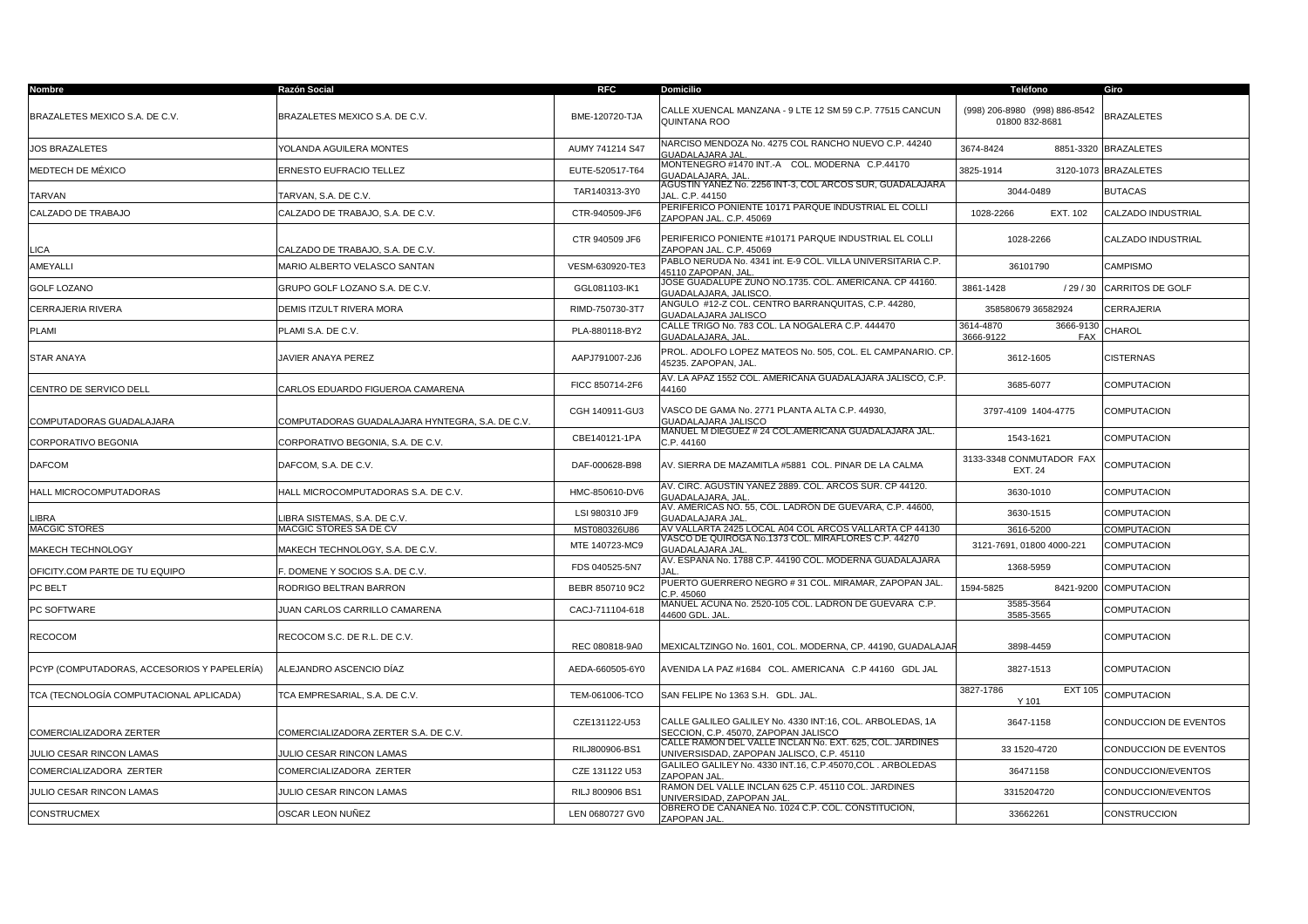| Nombre                                                                  | Razón Social                                             | <b>RFC</b>        | <b>Domicilio</b>                                                                                | Teléfono                                                | Giro                          |
|-------------------------------------------------------------------------|----------------------------------------------------------|-------------------|-------------------------------------------------------------------------------------------------|---------------------------------------------------------|-------------------------------|
| DISEÑO EN TABLAROCA (SOLUCIONES COSTRUCCION<br>INTERIORES AMBIENTACION) | JORGE MERCADO SERVIN                                     | MESJ 690423-GG6   | SAN JUAN DE LOS LAGOS No. 2401 COL. HOGARES DE NUEVO<br>MEXICO ZAPOPAN JAL. C.P. 45160          | 1522-0038                                               | CONSTRUCCION                  |
| <b>GRUPO LAADE</b>                                                      | GRUPO LAADE S.C.                                         | GLA 990413-UFA    | AV. LABNA NO. 1449. COL. JARDINES DEL SOL. C.P. 45050<br>ZAPOPAN, JAL                           | 3563-4207                                               | CONSTRUCCION                  |
| <b>MAQUINARIA CENTURION</b>                                             | MAQUINARIA CENTURION S.A. DE C.V.                        | MCE 031017-KT9    | CALLE CAPUCHINAS No. 2859 COL. CHAPALITA C.P. 45040<br><b>GUADALAJARA JAL</b>                   | 3944-3997<br>3121-0309                                  | CONSTRUCCION                  |
| <b>OXI CLASS</b>                                                        | ARAH ESPARZA ANUHAR                                      | FAEA790328-BL8    | URSULO GARCIA REYES No. 5514. COL. ARCOS DE GUADALUPE.<br>ZAPOPAN, JAL                          | 1077-5710                                               | CONSTRUCCION                  |
| URBANIZACIONES Y CONSTRUCCIONES CORNEJO                                 | JRBANIZACIONES Y CONSTRUCCIONES CORNEJO, S.A. DE<br>C.V. | UCC030251-5FA     | SIMBOLOS PATRIOS NO. 2028. CD. AZTLAN. CP. 45402. TONALA,<br><b>JAL</b>                         | 3683-7278<br>3720-6362 /64/65                           | CONSTRUCCION                  |
| URBANIZADORA CREOSA                                                     | URBANIZADORA CREOSA, S.A. DE C.V.                        | UCR040304-6Y0     | DIEGO RIVERA NO. 466, COL. COLINAS DE LA NORMAL. CP. 44270.<br><b>GUADALAJARA, JAL</b>          | 3344-1055                                               | CONSTRUCCION                  |
| EQUIPO ELECTRONICO                                                      | PEDRO URBANO RANGEL VILLALOBOS                           | RAVP-730430-RI0   | HDA. LA ERRE No. 2394 FRACC. ARANDAS C.P.44720<br>GUADALAJARA JAL                               | FAX 3330-0323<br>3609-8465                              | CONTROL DE ACCESOS            |
| <b>MDA NETWORKS</b>                                                     | MDA NETWORKS S.A. DE C.V.                                | MNE 010808-LGA    | PROL. AMERICAS 1600 2 do PISO GDL. JAL.                                                         | 3678-9154<br><b>FAX</b><br>3678-9200                    | CONTROL DE ACCESOS            |
| PTV WEB STORE                                                           | DANIEL FERNANDO LOPEZ PEREZ                              | LOPD 851128 T91   | GUTIERREZ MANZANA 23 LOTE 16 CASA 13 COL. LAS AMERICAS<br>C.P. 55070 MEXICO ECATEPEC DE MORELOS | (55) 5512-0673                                          | CONTROL DE ACCESOS            |
| DEKORA HOGAR                                                            | GRUPO DKH S.A. DE C.V.                                   | GDK-120821-RE6    | IUAN N. CUMPLIDO No. 723 COL. SAGRADA FAMILIA,<br><b>GUADALAJARA, JAL</b>                       | 1589-2060<br>1589-2080                                  | <b>CORTINAS</b>               |
| CRISTALERIA LA UNICA                                                    | CRISTALERIA LA UNICA, S.A. DE C.V.                       | CUN 040524 HK0    | AV. MARIANO OTERO No. 3667 LA CALMA ZAPOPAN JAL.                                                | 3658-1958                                               | CRISTALERIA                   |
| <b>REYCO</b>                                                            | GRUPO ABASTECEDOR REYCO, S.A DE C.V.                     | GAR 010926-MA9    | AV. AVIACION No. 5051-19 CITY PARK, SAN JUAN DE OCOTAN. CP.<br>45019. ZAPOPAN, JAL.             | 3682-1070<br>73,74,78,79<br>FAX<br>3682-1075            | <b>CRISTALERIA</b>            |
| METALIZADOS GALVANOPLASTICOS                                            | METALIZADOS GALVANOPLASTICOS, S.A. DE C.V.               | MGA-120716-P63    | FCO. SILVA ROMERO 16 COL. ANALCO C.P. 44450 GUADALAJARA,<br>IΔI                                 | 3617-8310<br>3617-<br>8311                              | CROMADORA                     |
| <b>COSMOS SAPIENS SC</b>                                                | COSMOS SAPIENS SC                                        | CSA 070918-AJ6    | CALLE LAMARTINE No.328-703, COL. POLANCO, DELEGACIÓN<br>MIGUEL HIDALGO MÉXICO D.F. C.P. 11560   | (55) 5531-9962, 5531-0185                               | <b>CURSOS DE CAPACITACION</b> |
| EDUARDO GONZALEZ GONZALEZ                                               | EDUARDO GONZALEZ GONZALEZ                                | GOGE 550406-5H6   | CALLE PUERTO ENSENADA No. 336, COL. MONUMENTAL, C.P.<br>44320, GUADALAJARA JALISCO              | 33-1076-4817                                            | DANZANTES                     |
| <b>DISTRIBUIDORA FRIAS</b>                                              | JORGE OCTAVIO VAZQUEZ FRIAS                              | VAFJ 880123 7N0   | MANUEL ACUÑA No 1528 COL SANTA TERE GUADALAJARA JAL.                                            | 1199-5148                                               | <b>DESECHABLES</b>            |
| MAXI ENVASES LO MAXIMO EN DESECHABLES                                   | MARIA CONCEPCION BECERRA VILLARREAL                      | BEVC-510225-PY8   | AV. DEL MERCADO No. 1131 - A COL. MERCADO DE ABASTOS C.P.<br>44530 GUADALAJARA, JAL.            | 3671-1925<br>3671-2702                                  | DESECHABLES                   |
| EL INFORMADOR DIARIO INDEPENDIENTE                                      | JNION EDITORIALISTA, S.A DE C.V                          | UED 031111-B80    | CALLE INDEPENDENCIA No.300, COL. CENTRO,C.P. 44100<br>GUADALAJARA JALISCO                       | 3678-7700                                               | <b>DIARIO LOCAL</b>           |
| EL OCCIDENTAL                                                           | CIA. PERIODISTICA DEL SOL DE GUADALAJARA S.A. DE C.V.    | PSG 797024 654    | CALZ.INDEPENDENCIA SUR No.324, COL. CENTRO, C.P. 44100,<br>GUADALAJARA JALISCO                  | 3613-0690, 3613-8155                                    | DIARIO LOCAL                  |
| MILENIO DIARIO JALISCO                                                  | PAGINA TRES S.A                                          | PTR 980813-TT8    | CALZADA DEL AGUILA No. 81-Z, COL. MODERNA, C.P.<br>44190.GUADALAJARA JALISCO                    | 3668-3100                                               | <b>DIARIO LOCAL</b>           |
| <b>MURAL</b>                                                            | CONSORCIO INTERAMERICANO DE COMUNICACIÓN S.A. DE         | 31313535 31343500 | MARIANO OTERO No. 4047 C.P. 45070 COL. LA CALMA, ZAPOPAN<br><b>JALISCO</b>                      | 3343535 31343500                                        | <b>DIARIO LOCAL</b>           |
| CIEDEG (CORPORATIVO INDUSTRIAL ELÉCTRICO DE<br>GUADALAJARA)             | IUAN MANUEL MARTÍN DEL CAMPO GUITRON                     | MAGJ-460804-LY3   | PTO. GUAYMAS #18 COL. MIRAMAR ZAPOPAN, JAL.                                                     | 3125-5258                                               | <b>ELECTRICA</b>              |
| ELECTRICA NOVA DE OCCIDENTE                                             | ELECTRICA NOVA DE OCCIDENTE S.A. DE C.V.                 | ENO-880223-BW9    | AV. JAVIER MINA No. 633 SEC. LIBERTAD C.P. 44360 GDL. JAL.                                      | FAX 3618-1807 ELECTRICA<br>3617-2128                    |                               |
| ELECTRICA VARIEDADES                                                    | ELECTRICA VARIEDADES DE GUADALAJARA S.A. DE C.V.         | EVG 850601-T99    | AV. FRANCIA 1880 COL MODERNA C.P. 44190 GUADALAJARA JAL                                         | 3810-8282                                               | <b>ELECTRICA</b>              |
| ELECTRO COMERCIAL CARMO                                                 | CIPRIANO ALBERTO CARRILLO MORALES                        | CAMA-860803 TP8   | MIGUEL LÓPEZ DE LEGASPI No. 1637 FRACC. 18 DE MARZO CPP.<br>44960 GDL, JAL                      | <b>TEL/FAX</b><br>3144-8106<br>3144-8043                | <b>ELECTRICA</b>              |
| ELECTRO INDUSTRIAL OLIDE                                                | ELECTRO INDUSTRIAL OLIDE S.A DE C.V                      | EIO-860304-M11    | AV. 8 DE JULIO No 3610                                                                          | 3645-2018<br>3663-2794<br>EXT 108 120<br><b>FAX 126</b> | <b>ELECTRICA</b>              |
| ELECTRO INDUSTRIAL TAPATÍA                                              | ELECTRO INDUSTRIAL TAPATÍA S.A. DE C.V.                  | EIT-950904-P2A    | AV. 8 DE JULIO No. 1148    COL. MODERNA GDL.JAL.   C.P.44190                                    | 3619-1453<br><b>FAX EXT. 133</b>                        | <b>ELECTRICA</b>              |
| <b>ILUMINACION CANAL 5</b>                                              | RAFAEL SANTIAGO QUIROZ                                   | SAQR 780929-6XA   | GNACIO DEL RIO BARRAGAN No. 81, COL CENTRO, LA BARCA<br>ALISCO, C.P. 47910                      | 33-3170-8191,33-2229-8483                               | <b>ELECTRICA</b>              |
| <b>NE ILUMINACION</b>                                                   | NOVA ERA ILUMINACION S.A. DE C.V.                        | NEI-010307-7B0    | BELISARIO DOMINGUEZ No. 101 COL. OBLATOS GUADALAJARA,                                           | 3654-0000<br>FAX 3654-<br>0220                          | <b>ELECTRICA</b>              |
| <b>SERCUM</b>                                                           | SERCUM, S.A DE C.V.                                      | SER 111024 3C7    | JUAN DE OJEDA 5 COL. AMERICANA C.P. 44160 GUADALAJARA JAL                                       | 3635-5200                                               | ELECTRICA                     |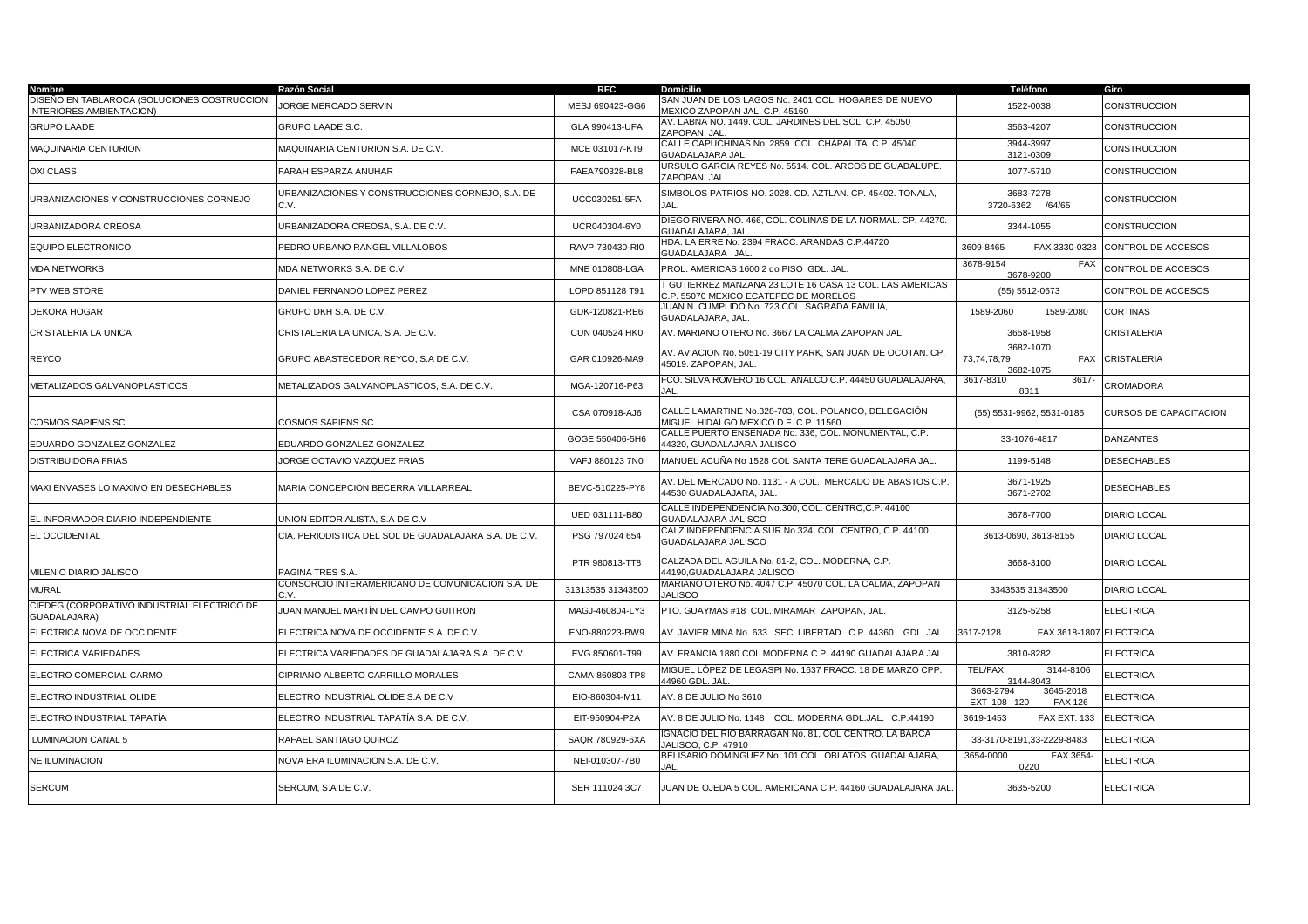| Nombre                                                                    | Razón Social                                                   | <b>RFC</b>      | <b>Domicilio</b>                                                                      | Teléfono                                       | Giro                                          |
|---------------------------------------------------------------------------|----------------------------------------------------------------|-----------------|---------------------------------------------------------------------------------------|------------------------------------------------|-----------------------------------------------|
| EKAR DE GAS                                                               | EKAR DE GAS, S.A. DE C.V.                                      | EGA 730413-DW8  | CALZ. GONZALEZ GALLO No. 496 C.P. 44460 SECTOR REFORMA<br><b>GUADALAJARA JAL.</b>     | 3619-0000<br>3619-3591                         | <b>ELECTRODOMESTICOS</b>                      |
| APS COMUNICACIONES                                                        | ALBERTO PADILLA SANDOVAL                                       | PASA-620421-AG9 | AV. GUADALUPE No. 6818 INT. 15 COL. GUADALUPE INN C.P. 45037<br>ZAPOPAN, JAL          | 3177-9959<br>3838-2761                         | <b>ELECTRONICA</b>                            |
| STEREN                                                                    | ELECTRORIOS, S.A. DE C.V.                                      | ELE0-60210-551  | AV. FEDERALISMO NTE. 1635 COL. MEZQUITAN COUNTRY C.P.<br>44260 GDL. JAL               | 3854-4440<br>FAX 3854-4445                     | <b>ELECTRONICA</b>                            |
| ACOTRON                                                                   | ACOTRON ELECTRONICA INDUSTRIAL S.A DE C.V.                     | AEI-980702-1P3  | AV. FEDERALISMO SUR No. 214 COL. CENTRO GUADALAJARA, JAL                              | 3825-0903<br>3826-5922<br>3826-7004            | <b>ELECTRONICA</b>                            |
| EQUIPOS CONTRA INCENDIO SANDY'S                                           | EQUIPOS CONTRA INCENDIO SANDY'S S.A. DE C.V.                   | ECI-020905-CC0  | FRANCISCO VILLA (CALLE 70) #130 SECT. LIBERTAD C.P. 44730<br>GDL., JAL                | 3643-8567<br>3665-0192<br>3665-0193            | EQUIPO CONTRA INCENDIOS                       |
| MYVAME                                                                    | MARIO ENRIQUE HERNANDEZ GARCIA                                 | HEGM 691212 M70 | AV. ALEMANIA No. 1621 COL MODERNA S.J. C.P. 44190<br><b>GUADALAJARA JAI</b>           | FAX 3811-<br>3810-3324<br>5233                 | EQUIPO CONTRA INCENDIOS                       |
| <b>PROVASI</b>                                                            | PROVEEDORA DEL VALLE DE SILICON S.A. DE C.V.                   | PVS 000505 HR3  | CALLE M-1 No. 2112 C.P 44210 JARDINES DEL COUNTRY<br><b>GUADALAJARA JAL</b>           | 3342-3960<br>61, 62<br>FAX 3342-3963           | EQUIPO DE PROTECCION                          |
| SUMINISTROS DE PROTECCION                                                 | ALFONSO GONZALEZ NAVARRO                                       | GONA 610730 LX0 | [OPACARNERO No. 1641-A HACIENDA TEPEYAC C.P. 45053<br>ZAPOPAN JAL.                    | 3040-1718                                      | 3628-5732 EQUIPO DE PROTECCION                |
| HIGHCOM                                                                   | CARLOS ERNESTO VILLALPANDO QUEZADA                             | VIQC-821028-PH0 | V. PATRIA #884-A FRACC. AUTOCINEMA C.P. 44230<br><b>GUADALAJARA, JAL</b>              | 3112-4703                                      | EQUIPO DE PROTECCION                          |
| <b>GHIBLI DE MEXICO</b>                                                   | GHIBLI DE MEXICO, S.A. DE C.V.                                 | GME-000509-192  | AV. FRANCIA #1687 COL. MODERNA CP.44190. GUADALAJARA, JAL                             | 3587-5092<br>3587-5093<br>FAX 3810-5178        | EQUIPO Y HERRAMIENTA                          |
| MAQ INOX INDUSTRIAL                                                       | MAQ INOX INDUSTRIAL S.A. DE C.V.                               | MII850812-681   | 4V. 8 DE JULIO NO. 1620. COL. MORELOS. CP. 44910.<br>GUADALAJARA, JAL.                | 3810-0342<br>3812-<br>8924                     | EQUIPO Y HERRAMIENTA                          |
| CABAL MT                                                                  | CABAL MT S.A. DE C.V.                                          | CMT-110711-HS9  | VOLCAN AJUSCO No. 1326 -8 COL. EL COLLI URBAO C.P. 45070<br>ZAPOPAN, JAL              | 38491127                                       | <b>EQUIPO Y HERRAMIENTA</b>                   |
| COMPRESORES Y HERRAMIENTAS CARRILLO                                       | COMPRESORES Y HERRAMIENTAS CARRILLO, S.A. DE C.V.              | CHC-980814-E86  | AV. LA PAZ #1216 CP.44100 GUADALAJARA, JAL.                                           | <b>TEL/FAX</b><br>3658-4085<br>3658-1800       | EQUIPO Y HERRAMIENTA                          |
| DEWALT SERVICE                                                            | DEWALT&BDECKER, S.A. DE C.V.                                   | DEW 140725 Q3A  | 4V. LA PAZ No.1779, COL. AMERICANA, C.P. 44160,<br>GUADALALAJARA JALISCO              | 3810-0815                                      | EQUIPO Y HERRAMIENTA                          |
| DISEÑO. CONTRUCCIÓN Y VENTA DE SISTEMAS<br>HIDRAULICOS Y ELECTROMECANICOS | ELIZABETH ARREOLA MARTIN DEL CAMPO                             | AEME 800313 IKA | PEDRO GONZALEZ No. 3609-10. COL. PARQUES DEL NILO. C.P.<br>44860, GUADALAJARA JALISCO | 3366-3701 Y 3366-3702                          | EQUIPO Y HERRAMIENTA                          |
| <b>INFRA</b>                                                              | INFRA, S.A. DE C.V.                                            | INF891031-LT4   | DR. R. MICHEL NO.1709. COL. ATLAS. SECTOR REFORMA. CP.<br>44870. GUADALAJARA. JAL.    | 3668-2020                                      | EQUIPO Y HERRAMIENTA                          |
| JR COMPRESORES Y FRENOS DE AIRE                                           | MARTHA PATRICIA NUÑO PEREZ                                     | NUPM-751213-KBA | GANTE No. 301 ESQ. ANALCO COL. LAS CONCHAS GUADALAJARA,                               | 3650-0236                                      | EQUIPO Y HERRAMIENTA<br>(MANTENIMIENTO)       |
| MOTOBOMBAS Y EQUIPOS AGRICOLAS E INDUSTRIALES                             | MOTOBOMBAS Y EQUIPOS AGRICOLAS E INDUSTRIALES, S.A.<br>DE C.V. | MEA 951208-6BA  | CALLE LIBERTAD No. 40 ESQ. CORONA ZONA CENTRO C.P. 44100<br>GUADALAJARA JAL.          | 3614-9367<br>3614-<br>4633<br>3613-6750        | EQUIPO Y HERRAMIENTA<br>(MANTENIMIENTO)       |
| <b>TECNICOS RIMAG</b>                                                     | TECNICOS RIMAG, S.A. DE C.V.                                   | TRI-870807 -SG9 | GANTE No. 29 SEC. REFORMA C.P. 44460 GUADALAJARA, JAL.                                | 3619-4456<br>3619-9597<br>3619-4335            | EQUIPO Y HERRAMIENTA<br>MANTENIMIENTO)        |
| <b>CASA RIVERA</b>                                                        | RIVERA EQUIPO PARA EVENTOS S.A DE C.V.                         | REE 940603 VD3  | CONTRERAS MEDELLIN No. 176. COL. CENTRO. CP. 44100.<br>GUADALAJARA, JAL.              | 36142248 36143363                              | <b>EQUIPOS PARA LA</b><br>COSNTRUCCION        |
| SM <sub>8</sub>                                                           | SISTEMAS MULTIDIRECCIONALES SM8 DE MEXICO S.A. DE C.V          | SMS 1505137 Y3  | TUBEROSA 215 COL. SAN CARLOS C.P. 44460 GUADALAJARA<br><b>ALISCO</b>                  | 36195820 39195639                              | <b>EQUIPOS PARA LA</b><br><b>COSNTRUCCION</b> |
| ABASTECEDORA FERRETERA ATOTONILCO                                         | ABASTECEDORA FERRETERA ATOTONILCO. S.A. DE C.V.                | AFA-000120-1B6  | AV. DEL MERCADO No. 1504 MERCADO DE ABASTOS C.P. 44530<br>GUADALAJARA, JAL            | 3684-3733<br>3671-2709                         | <b>FERRETERIA</b>                             |
| EL FLUXOMETRO                                                             | SERVICIO DE REFACCIONES EL FLUXOMETRO S.A. DE C.V.             | SRF-890906-971  | NIÑOS HÉROES NO. 2129. C.P. 44150. GUADALAJARA, JAL.                                  | 3616-8645 / 39                                 | <b>FERRETERIA</b>                             |
| EL SURTIDOR DEL PLOMERO                                                   | MARIA DE LA LUZ MARTINEZ ARREOLA                               | MAAL 570813 859 | PROL. AV. EL COLLI 666-A COL. PARAISOS DEL COLLI ZAPOPAN<br>JAL. C.P 45069            | 3180-5527                                      | <b>FERRETERIA</b>                             |
| <b>FERRE MAS</b>                                                          | JAVIER ORTIZ GONZÁLEZ                                          | OIGJ-471114-NC7 | CALZ. INDEPENDENCIA NTE #3260 ZONA HUENTITAN C.P. 44300<br><b>GDL .JAL</b>            | 1199-3950 1199-3798<br><b>FAX</b><br>3603-1289 | <b>FERRETERIA</b>                             |
| FERRETERÍA MARME                                                          | FERRETERÍA MARME, S.A. DE C.V.                                 | FMA-860617-ME1  | 4V. LÓPEZ DE LEGASPI No. 1579   COL.18 DE MARZO  C.P. 44960<br>GDL JAL.               | 3646-1950<br>3645-6715<br>FAX 3645-8102        | <b>FERRETERIA</b>                             |
| FERRETERÍA RUIZ                                                           | MA. JOSEFINA RUIZ MÉNDEZ                                       | RUMJ-690719-5L7 | FÉLIX CERVANTES #1161<br>TLAQUEPAQUE JAL.                                             | 3680-1787                                      | <b>FERRETERIA</b>                             |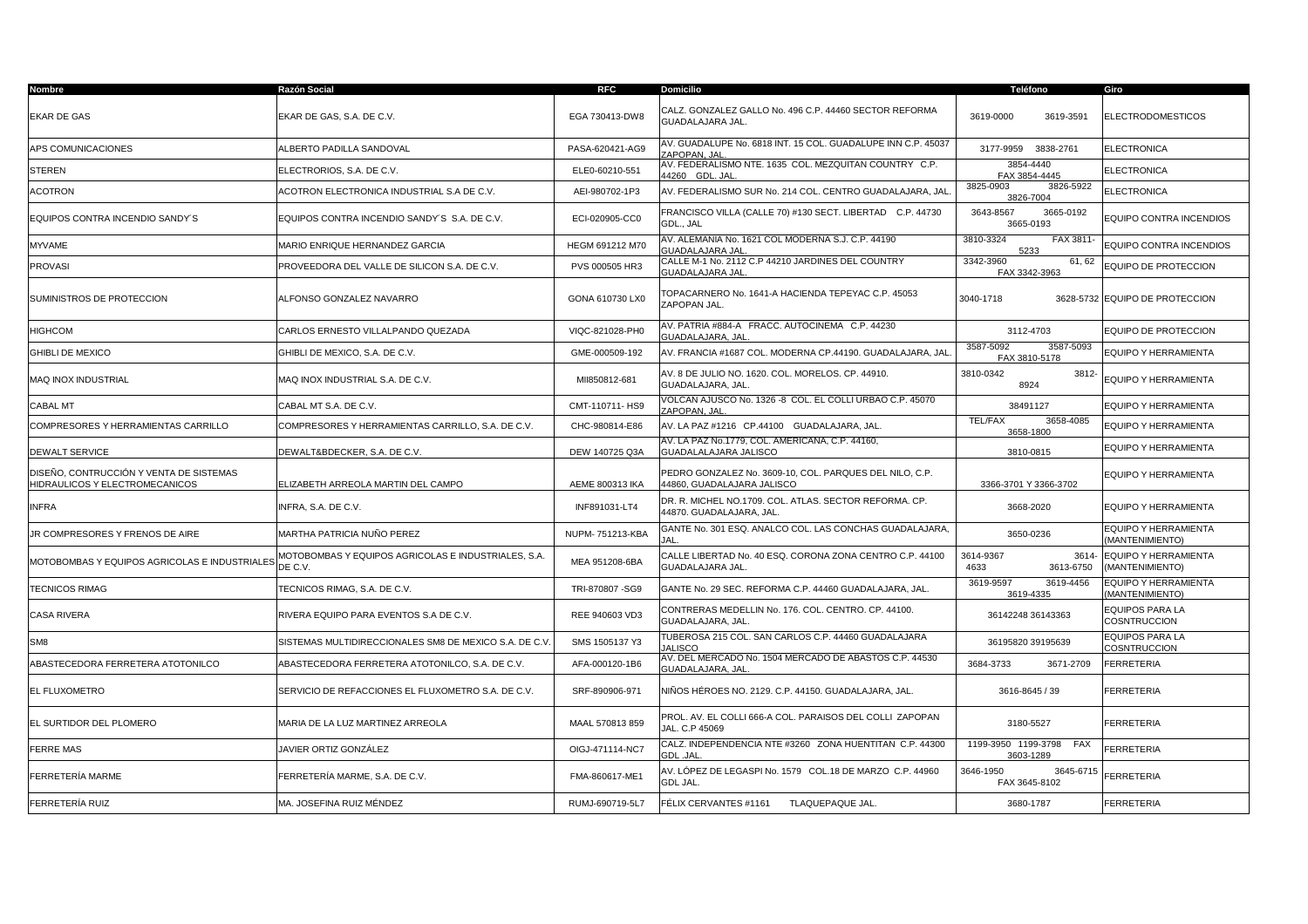| Nombre                               | Razón Social                                              | <b>RFC</b>      | <b>Domicilio</b>                                                                               | Teléfono                                            | Giro                      |
|--------------------------------------|-----------------------------------------------------------|-----------------|------------------------------------------------------------------------------------------------|-----------------------------------------------------|---------------------------|
| REFACCIONARIA FERRETERA              | REFACCIONARIA FERRETERA, S.A. DE C.V.                     | RFE 820518 DA6  | AV. GONZALEZ GALLO No. 660 C.P.44460 COL. SAN CARLOS<br><b>GUADALAJARA JAL</b>                 | 3619-5519<br>3619-3090<br>FAX 3619-3015             | <b>FERRETERIA</b>         |
| <b>SG FOTOGRAFOS</b>                 | <b>SERGIO GARIBAY FERNANDEZ</b>                           | GAFS-701031-D96 | MAR ROJO #2026 C.P. 44610 CHAPULTEPEC COUNTRY<br><b>JUADALAJARA, JAL</b>                       | 3823-6762                                           | <b>FERRETERIA</b>         |
| TORNI TECH                           | TORNILLOS Y TECNOLOGIA, S.A. DE C.V.                      | TTE-060112-LJ6  | CALLE GANTE #241A COL. BARRAGAN Y HERNANDEZ C.P. 44460<br><b>GUADALAJARA JAL</b>               | 3650-3693                                           | <b>FERRETERIA</b>         |
| <b>ZERTUCHE</b>                      | AUTOMOTRIZ ZERTUCHE S.A. DE C.V.                          | AZE841112-TH6   | AV. AVILA CAMACHO NO. 1213. COL. LA NORMAL. CP. 44200.<br>GUADALAJARA, JAL                     | 3853-5130                                           | <b>FERRETERIA</b>         |
| MAYOREO FERRETERO ATLAS              | MAYOREO FERRETERO ATLAS S.A DE C.V                        | MFA-030403-T73  | CALZADA INDEPENDENCIA SUR #359 / CONSTITUCIÓN Y GPE                                            | 3345-0117                                           | <b>FERRETERIA</b>         |
| CLAUDIA FLORERIA                     | JOSE DE JESUS SANCHEZ MARTINEZ                            | SAMJ 640917 IU3 | SANTOS DEGOLLADO 1285-A, COL. EL ROSARIO, C.P. 44890,<br>GUADALAJARA JALISCO                   | 33 1357-6234                                        | <b>FLORERIA</b>           |
| FLORERIA DE CONCEPTO-DISEÑO UN FLOR  | LE FLEURISTE S.A. DE C.V.                                 | LFL 130529-3S3  | JUSTO SIERRA No. 2301 INT.B COL. LADRON DE GUEVARA, C.P.<br>44600 GUADALAJARA JAL              | 3615-7313                                           | <b>FLORERIA</b>           |
| SERGIO VILLANUEVA HARO               | SERGIO VILLANUEVA HARO                                    | VIHS 740608-US7 | PROL.NIÑOS HEROES No. 249-11A, COL. LA SOLEDAD INFONAVIT<br>C.P. 45403. TONALA JALISCO         | 3665-5269 33-3459-6350 33-<br>3116-9518             | <b>FLORERIA</b>           |
| <b>FLORERIA FIBER</b>                | BERTHA ALICIA GARNICA ORNELAS                             | GAOB720217-BL4  | CIRCUITO PERIFERICO No. 195 SUR. CP. 45400. TANALA, JALISCO                                    | 3683-1487                                           | <b>FLORES</b>             |
| <b>FLORES SPORT</b>                  | IRENE ARELLANO NUÑO                                       | AENI610416-4HA  | AV. FEDERALISMO NO. 1612 COL. MEZQUITAN COUNTRY. CP.<br>4260. GDL.JAL                          | 3636-1551<br>3364-5757                              | <b>FLORES</b>             |
| EL PARAISO FLORAL                    | ERIKA ALICIA PALOS RIVERA                                 | PARE740911-4IA  | JUAN DÍAZ COVARRUBIAS No. 37. COL. SAN JUAN DE DIOS. CP.                                       | 3654-1700                                           | <b>FLORES</b>             |
| LA ESTRELLITA DE VIOLETA             | HEIDI MARIA ELENA TORRES VAZQUEZ                          | TOVH796017-TE6  | ALVARO OBREGON NO. 589, COL, SAN JUAN DE DIOS, CP 44360.<br>GDL.                               | 3654-5092                                           | <b>FLORES</b>             |
| FORZA RECURSOS SC                    | FORZA RECURSOS SC                                         | FRE 140630 Cl3  | PAVO. 135 INT.1007 COL. GUADALAJARA CENTRO C.P. 44100<br>GUADALAJARA JAL                       | 4040-1135                                           | <b>FOTOGRAFIA</b>         |
| VALLEJO FOTOGRAFIA                   | CAROL JOYCE VALLEJO HALL                                  | VAHC 611014614  | MARIANO AZUELA 68 COL. LADRN DE GUEVARA C.P. 44600<br><b>GUADALAJARA JALISCO</b>               | 38255160 38259849                                   | <b>FOTOGRAFIA</b>         |
| FOTOLITO E IMPRESOS                  | EDAGAR ERNESTO MARTINEZ CISNEROS                          | MACE 780329 VC1 | JOSE MARIA LAFRAGUA No. 21 COL MEDRANO C.P. 44410<br><b>GUADALAJARA JALISCO</b>                | 33 3315720518                                       | <b>FOTOLITO</b>           |
| <b>SITECP</b>                        | SISTECP, S.A. DE C.V.                                     | SIS-061009-Q23  | AV. LAZARO CARDENAS No.2305 LOCAL G111-A PLAZA COMERCIAL<br>ABASTOS COL. LAS TORRES C.P. 44920 | 36714847 36714816                                   | <b>FUMIGACION</b>         |
| <b>BUSSINES Y MAS</b>                | LIDIA VERONICA FRAUSTO ORTIZ                              | FAOL 710429-FE9 | ALBERTO CINTA No. 447 RINCONADA DEL AUDITORIOC.P. 45180<br>ZAPOPAN JAL                         | 3861-8607                                           | <b>GAFETES</b>            |
| OXIGENO Y ELECTRODOS DE JALISCO S.A. | OXIGENO Y ELECTRODOS DE JALISCO S.A.                      | OEJ800514 5Z7   | 5 DE FEBRERO No. 27 COL. LAS CONCHAS, GUADALAJARA JAL.<br>C P 44460                            | 3619-4033 3619-5438 36195380 GASES INDUSTRIALES     |                           |
| HASSALSYTEMS                         | JAIME HANEDI SALAS GONZALEZ                               | SAGJ 750912 P89 | JUAN CUMPLIDO No.311 COL. VILLASEÑOR C.P. 44600<br><b>GUADALAJARA JALISCO</b>                  | 333 115 6850                                        | HOSPEDAJE WEP             |
| CAMARA DE COMERCIO DE GUADALAJARA    | CAMARA DE COMERCIO DE GUADALAJARA                         | CNC 500101-6X5  | AV. VALLARTA No. 4095, CAMINO REAL, C.P. 45040, ZAPOPAN<br><b>JALISCO</b>                      | 3880-9090                                           | <b>HOSPITALIDAD</b>       |
| CLUB DE INDUSTRIALES DE JALISCO      | CLUB DE INDUSTRIALES DE JALISCO, A.C                      | CIJ860801-623   | AV. FRANCISCO JAVIER GAMBOA No.2, COL. LADRON DE<br>GUEVARA, GUADALAJARA JALISCO, C.P. 44600   | 3615-101 3615-0010                                  | HOSPITALIDAD              |
| HOTEL & SUITES QUINTA MAGNA          | EXCELENCIA EN HOSPEDAJE S.A. DE C.V.                      | EHO 010801 SD6  | AV. VALLARTA No. 4845 PRADOS VALLARTA C.P. 45020 ZAPOPAN                                       | 36298282                                            | <b>HOTEL</b>              |
| VICTORIA EJECUTIVO HOTEL             | HOTELES AM S.A. DE C.V.                                   | HAM 040305-3I3  | AV. LOPEZ MATEOS No.1360, COL. CHAPALITA SUR, GUADALAJARA<br>JALISCO, C.P. 44510               | 3770-6408 3770-6400                                 | <b>HOTEL</b>              |
| <b>DELFIN</b>                        | DELFIN GUADALAJARA S.A. DE C.V.                           | DGU-930602-QRA  | FERMIN RIESTRA No. 1353 C.P. 44190 COL. MODERNA,<br>GUADALAJARA, JAL.                          | 1368-3200<br>EXT 107 FAX<br>101                     | HULE ESPUMA               |
| DIPOL                                | DIPOL S.A DE C.V                                          | DIP-840920-ME7  | FELIPE ÁNGELES # 645   SECTOR LIBERTAD     GDL. JAL.                                           | 1368-3200<br><b>EXT. 105</b><br><b>FAX EXT, 101</b> | HULE ESPUMA               |
| ESPUMAS JALISCO                      | ESPUMAS EL ANGEL S.A. DE C.V.                             | EAN-10419LZ2    | CALZADA OLIMPICA # 1055 COL. OLIMPICA C.P. 444430<br>GUADALAJARA, JALISCO                      | 3650-0691<br>3650-1356<br>3126-9493<br>FAX 36501838 | HULE ESPUMA               |
| <b>INDUSTRIAS POLYREY</b>            | INDUSTRIAS POLYREY S.A. DE C.V.                           | IPO-820325-HQ0  | CALLE 2 #2467   ZONA INDUSTRIAL C.P. 44940   GUADALAJARA JAL.                                  | 3884-2070<br>3884<br>FAX 3884-<br>2071 / 2079       | HULE ESPUMA               |
| SAYONARA                             | JOSÉ ARMANDO CHÁVEZ DEL TORO                              | CATA-600425-7XA | CALLE 50 #516 S.L. (RITA PÉREZ DE MORENO) C.P. 44730<br>GUADALAJARA JAL.                       | 3649-7650<br>3644-0254                              | HULE EVA (FOMI)           |
| <b>GRUPO COMERCIAL MEXICANO</b>      | GRUPO COMERCIAL MEXICANO S.A. DE C.V.                     | GCM 940131-2H7  | PERIFERICO SUR No. 68 COL. GUADALAUPANA C.P. 45595<br><b>TLAQUEPAQUE JALISCO</b>               | 3606-2070 3606-2080                                 | <b>HULES</b>              |
| QUIROZ IMPERMEABILIZANTES            | QUIROZ IMPERMEABILIZANTES Y RECUBRIMIENTOS S.A. DE<br>r v | QIR-940722-SM8  | AV. PATRIA #1510 COL. VILLA UNIVERSITARIA C.P. 45110<br><b>ZAPOPAN JAI</b>                     | 3642-4329<br>3641<br>5344                           | <b>IMPERMEABILIZANTES</b> |
| <b>CISNEROS RIVERA IMPRESORES</b>    | MARIA DE LOURDES RIVERA BERMUDEZ                          | RIBL-611029-N48 | ANDRES TERAN #1736 COL. CHAPULTEPEC COUNTRY CLUB<br>CP.44260 GDL. JAL                          | 3342-6161<br>3342-8181<br>FAX 3342-<br>3853-8730    | <b>IMPRESOS</b>           |
| CON SENTIDO PUBLICITARIO             | FABIOLA DE FATIMA GUZMAN BUSTOS                           | GUBF 731230-FA8 | CALLE PAVO No. 590- 592, C.P. 44100, GUADALAJARA JALISCO                                       | 3614-3788 3614-3789 333-465-<br>8678                | <b>IMPRESOS</b>           |
| COOL PRINT                           | COOL PRINT S.A DE C.V.                                    | COO 0605118 PWA | SARCOFAGO No. 711 COL. TEPEYAC ZAPOPAN JAL. MX. C.P. 45150                                     | 1202-2982<br>FAX<br>1202-2983                       | <b>IMPRESOS</b>           |
| <b>COOLPRINT</b>                     | COOLPRINT S.A. DE C.V.                                    | COO 060518 PWA  | INDUSTRIA NAVIERA No. 87. COL. EL COLLI URBANO . 45070<br>ZAPOPAN JAL                          | 1202-2982                                           | <b>IMPRESOS</b>           |
|                                      |                                                           |                 |                                                                                                |                                                     |                           |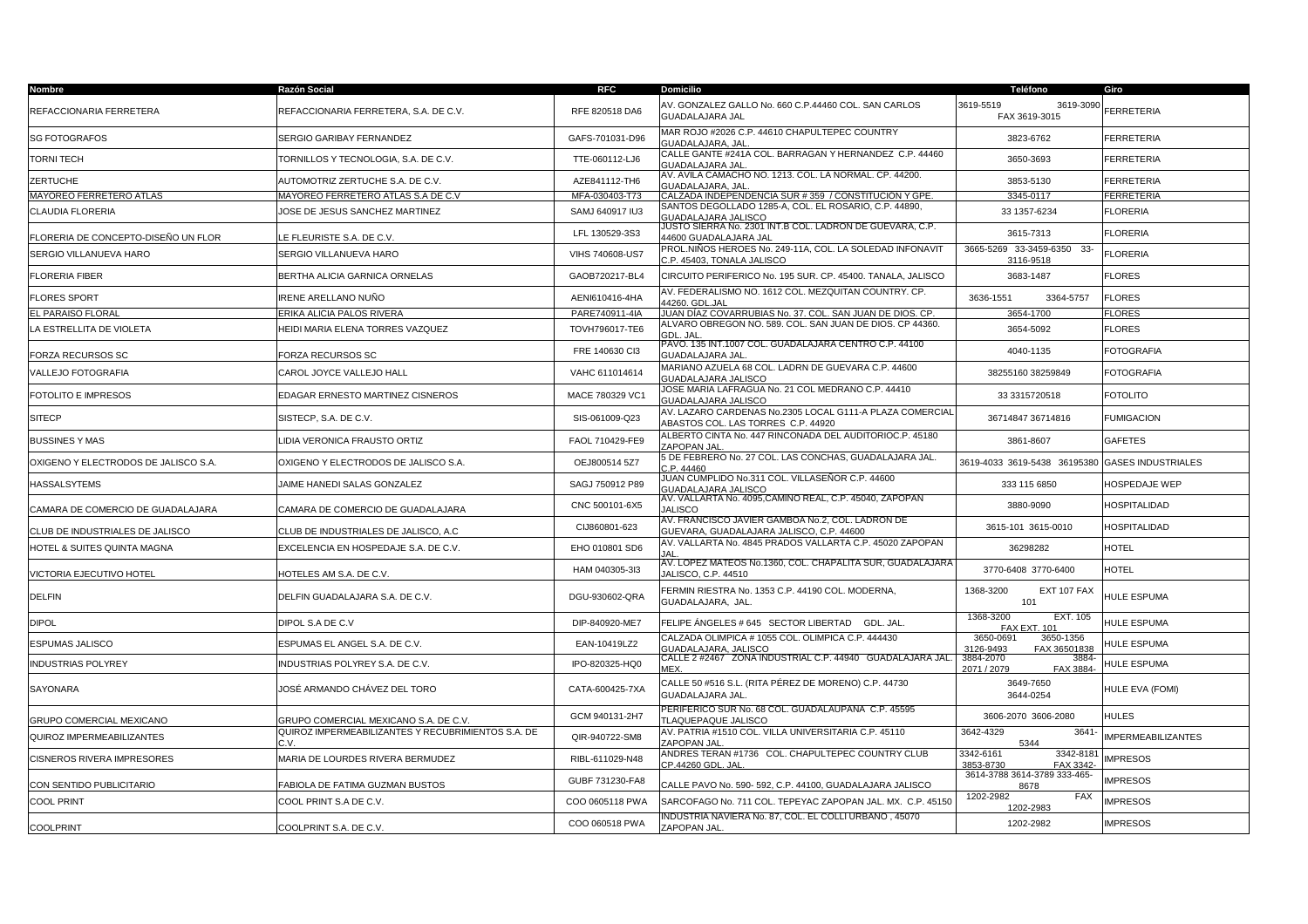| Nombre                          | Razón Social                                   | <b>RFC</b>            | <b>Domicilio</b>                                                                                    | Teléfono                                   | Giro                |
|---------------------------------|------------------------------------------------|-----------------------|-----------------------------------------------------------------------------------------------------|--------------------------------------------|---------------------|
| <b>CUBE</b>                     | CUBE SERVICES, INC.                            |                       | 4098 S. MCCARRAN BLVD. RENO, NEVADA, 89502. ESTADOS<br><b>UNIDOS</b>                                | 001-775-823-9933                           | <b>IMPRESOS</b>     |
| DISEÑO DIGITAL                  | JORGE ADRIÁN RAMÍREZ OLIVARES                  | RAJO-671028-E72       | RAYÓN #627 COL. AMERICANA C.P. 44180 GUADALAJARA, JAL                                               | 4444-5880                                  | <b>IMPRESOS</b>     |
| <b>FORCOGSA</b>                 | FORMAS CONTINUAS DE GUADALAJARA, S.A. DE C.V.  | FCG-840618-N51        | PERIFERICO PTE. #7301 VALLARTA PARQUE INDUSTRIAL<br>ZAPOPAN, JAL. C.P. 45010                        | 3777-1618<br>3777-1616<br>FAX 3777-1626    | <b>IMPRESOS</b>     |
| <b>HIGH PUBLICIDAD INTEGRAL</b> | HIGH PUBLICIDAD INTEGRAL S.A. DE C.V.          | HPI 110221 UC9        | RIO RHIN #1308- A COL. QUINTA VELARDE C.P. 44430 GDL. JALISCO                                       | 36198518 15242306                          | <b>IMPRESOS</b>     |
| MPRENTA ALVAREZ                 | RODOLFO ALVAREZ CARDENAS                       | AACR 410726-V37       | SAN FELIPE No. 421 CENTRO C.P. 44100 GUADALAJARA JAL.                                               | 3613-2605                                  | <b>IMPRESOS</b>     |
| MPRESIONES DIGITALES Y OFFSET   | MPRESIONES DIGITALES Y OFFSET S.A. DE C.V.     | IDO 060406 6UA        | VIDRIO #1711 COL. AMERICANA CP.44160. GUADALAJARA, JAL.                                             | 38264115                                   | <b>IMPRESOS</b>     |
| IMPRESOS DE CALIDAD             | RITA ISELA VANDICK PUGA                        | DIPR-681211-EP8       | MEZQUITAN #158 COL. EL REFUGIO C.P. 44200 GUADALAJARA,<br>JAL.                                      | 3126-5217<br>3342-<br>3373                 | <b>IMPRESOS</b>     |
| <b>MPRESOS GRÁFICOS</b>         | MARTHA E. MONTAÑO VÁZQUEZ                      | MOVM-530308-3M1       | MANUEL ACUÑA #698 COL. ARTESANOS GUADALAJARA, JAL.<br>C.P.44200                                     | 3613-0596                                  | <b>IMPRESOS</b>     |
| MPRESOS VALORO                  | MPRESOS VALORO, S.A. DE C.V.                   | IVA-010625-QY1        | VOLCÁN BOQUERÓN No. 2233   COL. EL COLLI C.P. 45070<br>ZAPOPAN JAL                                  | 3628-4010<br>3628-4792                     | <b>IMPRESOS</b>     |
| LA IMPRENTA                     | CARLOS FELIPE ELIZALDE VICAÑA                  | EIVC-730416-B61       | AV. LÓPEZ MATEOS SUR #2000 COL. CHAPALITA GUADALAJARA<br>ΙΔΙ                                        | 3146-1010<br>3120-0200                     | <b>IMPRESOS</b>     |
| PALAZUELOS                      | PALAZUELOS COMUNICACIÓN VISUAL, S.A. DE C.V.   | PCV110722-8T2         | MIGUEL GALINDO No. 274. COL. MEZQUITAN COUNTRY. CP. 44260.<br>GUADALAJARA, JAL                      | 9627-5454                                  | <b>IMPRESOS</b>     |
| PATHROS                         | PATHROS PROMOCIONALES E IMPRENTA, S.A. DE C.V. | PPE-080804-995        | RÍO RHIN #1330      COL. QUINTA VELARDE      GUADALAJARA, JAL.<br>2.P.44430                         | 3811-6843                                  | <b>IMPRESOS</b>     |
| PRODUCCION GRAFICA 3C           | GRUPO EMPRESARIAL 3C, S.A. DE C.V.             | GEC-071204-LV1        | CALLE VENEZUELA #457 COL. AMERICANA GUADALAJARA,<br>IAL. C.P. 44160                                 | 3827-3436                                  | <b>IMPRESOS</b>     |
| <b>SISTECOPY</b>                | SISTECOPY, S.A. DE C.V.                        | SIS-970113-J9A        | INDUSTRIA DEL AGAVE #147 FRACC. INDUSTRIAL ZAPOPAN, JAL.                                            | 3833-6029/30                               | <b>IMPRESOS</b>     |
| <b>TRIMARK</b>                  | JOSÉ BRU VILLASEÑOR                            | BUVJ-770820-3RA       | VIDRIO #1875 COL. AMERICANA CP.44160. GUADALAJARA, JAL.                                             | 3826-0400                                  | <b>IMPRESOS</b>     |
| VEECTOR PUBLICIDAD INTEGRAL     | PEDRO ANTONIO MEDINA COMPARAN                  | MECP830209-R98        | SANTA MONICA No. 340 44, COL. PARQUES DE ZAPOPAN C.P.<br>15138. ZAPOPAN JAL                         | 3952-7132                                  | <b>IMPRESOS</b>     |
| COMPU LETRAS                    | SERGIO ORNELAS ROMERO                          | OERS 591221 8Y7       | VOLCAN VESUBIO No. 5830, COL. EL COLLI URBANO, C.P. 45070<br>ZAPOPAN JALISCO                        | 3620-4853 3628-3432                        | <b>IMPRESOS</b>     |
| GRAFICOS Y MAS S.A DE C.V.      | GRAFICOS Y MAS S.A. DE C.V.                    | GMA-101201-521        | AV. CHAPULTEPEC No. 43/49 C.P. 44190 COL. MODERNA<br>GUADALAJARA, JAL                               | 3833-6030<br>3833-6029                     | <b>IMPRESOS</b>     |
| GREGGA SOLUCIONES GRAFICAS      | GREGGA SOLUCIONES GRAFICAS S DE RL DE CV       | GSG-110903-9P6        | AV. MARIANO OTERO No. 2963 INT. A C.P. 45070 COL. LAS<br>ARBOLEDAS ZAPOPAN, JAL.                    | 3634-0941<br>3631-5496                     | <b>IMPRESOS</b>     |
| <b>IMPRESOS JAZBRY</b>          | MPRESOS JAZBRY, S.A DE C.V.                    | IJA 090424 D50        | PRISCILIANO SANCHEZ No. 509, ZONA CENTRO C.P. 44100<br>GUADALAJARA JAL                              | 3628-4854                                  | <b>IMPRESOS</b>     |
| <b>MPRESOS UYEDA</b>            | MPRESOS UYEDA S.A DE C.V.                      | IUY-960520-EG8        | ALGODÓN No. 301 C.P. 44470 COL. LA NOGALERA GUADALAJARA,                                            | 3793-2032 AL 41<br>EXT. 2019               | <b>IMPRESOS</b>     |
| <b>INNOVACION PUBLICIDAD</b>    | D.I. RAUL RODRIGUEZ GONZALEZ                   | ROGR 570712-728       | SEVERO DIAZ 5651-24 COL. RESIDENCIAL MOCTEZUMA C.P. 45059<br>ZAPOPAN JAL                            | 3649-3538                                  | <b>IMPRESOS</b>     |
| <b>ABORATORIOS JULIO</b>        | LABORATORIOS JULIO, S.A. DE C.V.               | <b>IJU 821006 T53</b> | AV VALLARTA 6250 COLÑ. JOCOTAN C.P. 44140 ZAPOPAN JAL                                               | 3120-2508                                  | <b>FAX IMPRESOS</b> |
| <b>LITOGRAFICA MONTES</b>       | GUSTAVO ADOLFO MONTES GUERRERO                 | MOGG-810908-M60       | CONTRERAS MEDELLIN No. 176. COL. CENTRO. CP. 44100.<br><b>GUADALAJARA, JAL</b>                      | 3614-1760<br>3613-3040<br>FAX 3613-5353    | <b>IMPRESOS</b>     |
| NITIDA 7                        | MPRESIONES NITIDA, S.A. DE C.V.                | INI 140101-NX2        | AV TABACHINES No. 3773, COL. LOMA BONITA EJIDAL, C.P. 45085,<br>ZAPOPAN JALISCO                     | 3135-1416                                  | <b>IMPRESOS</b>     |
| PUBLIVILVA                      | PUBLIVILVA SOLUCIONES INTEGRALES, S.A. DE C.V. | PSI 111221-2Q6        | PEZ AUSTRIAL No. 4120 COL. ARBOLEDAS C.P. 45070 ZAPOPAN                                             | 3535-8213<br>3631-8009                     | <b>IMPRESOS</b>     |
| SEGRAFC                         | HUGO ALEJANDRO PLASCENCIA FLORES               | PAFH-651128-SV7       | SAN FELIPE No. 622 - A COL. CENTRO C.P. 44200 GUADALAJARA,                                          | 3658-4145                                  | <b>IMPRESOS</b>     |
| COMERCIALIZADORA TALEH          | COMERCIALIZADORA TALEH S DE R.L. DE C.V.       | CTA 120817-ND9        | AV. CENTRAL 213-C16 COL CD GRANJA C.P. 45010 ZAPOPAN JAL.                                           | 1454-6772                                  | <b>INSTRUMATS</b>   |
| GALVALAMINAS                    | GALVALAMINAS DE OCCIDENTE, S.A. DE C.V.        | GOC070212-4X3         | VOLCAN CEBORUCO NO.1245. FRACC. EL COLLI URBANO. CP.<br><b>15070. ZAPOPAN, JAL</b>                  | 1201-7644<br>3628-3878 LAMINAS             |                     |
| <b>GRUPO ALEANSA</b>            | SALVADOR DE JESÚS GARRIDO DÍAZ                 | GADS-591224-EX1       | LINDA VISTA No. 1912                                                                                | 3345-4827<br>3345-1344                     | LAMINAS             |
| <b>GRUPO LAMINAC</b>            | GRUPO LAMINAC S.A. DE C.V.                     | GLA 990507-UM1        | PERIFERICO NTE. No. 32 C.P 44240 COL RANCHO NUEVO<br>IUADALAJARA JA                                 | 3674-6662<br>3674-8802<br>FAX 3674-6903    | LAMINAS             |
| LETSA                           | ÁMINAS ECONÓMICAS TRANSPARENTES, S.A. DE C.V.  | LET860630 IS4         | KM.1.5 CARRETÉRA SAN ISIDRO MAZATEPEC, COL. SAN AGUSTIN<br>C.P. 45640, TLAJOMULCO DE ZUÑIGA JALISCO | 3686-0674 3686-0765 3686-1065<br>3686-2028 | <b>LAMINAS</b>      |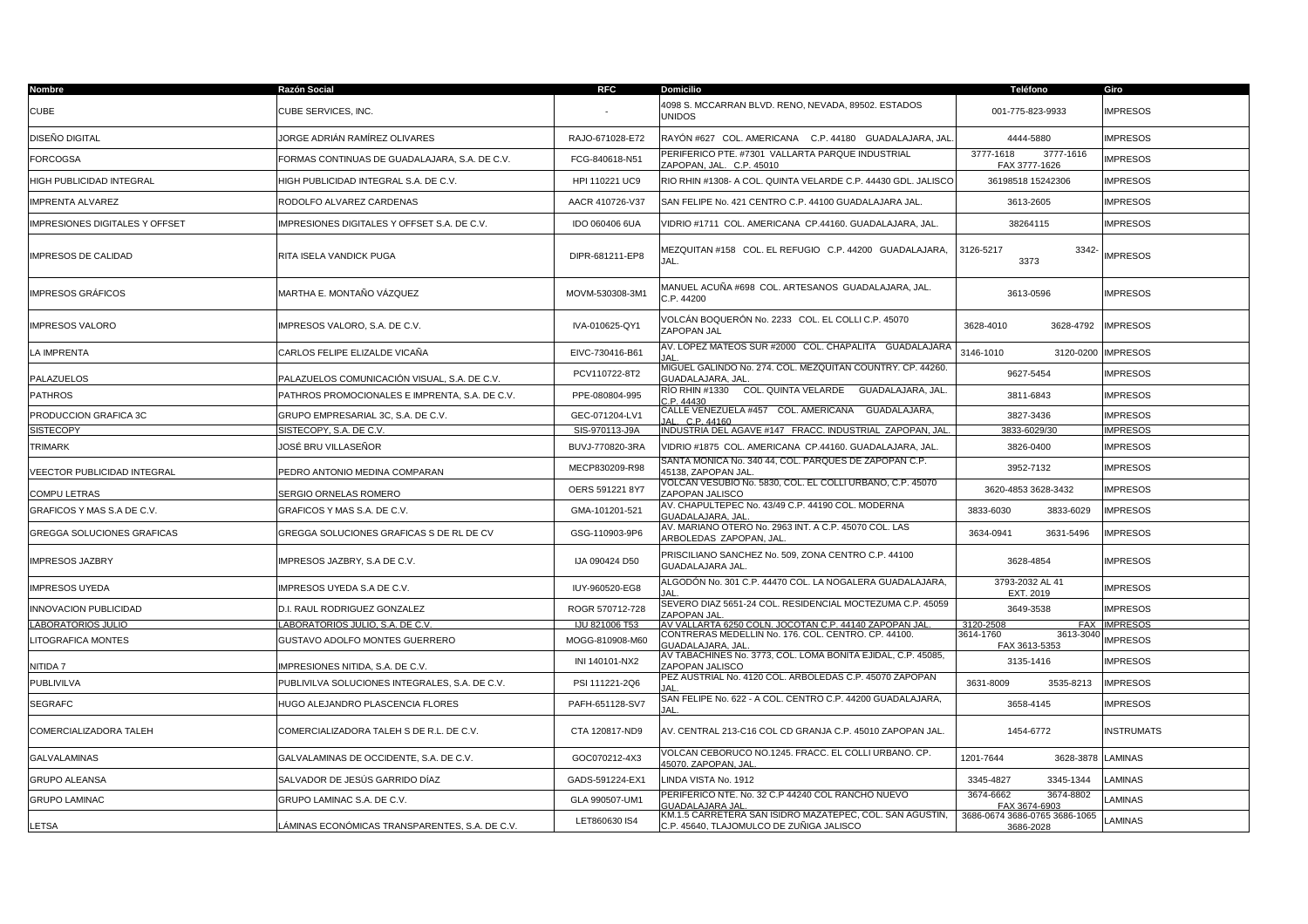| Nombre                                | <b>Razón Social</b>                               | <b>RFC</b>             | <b>Domicilio</b>                                                                                              | Teléfono                                            | Giro                  |
|---------------------------------------|---------------------------------------------------|------------------------|---------------------------------------------------------------------------------------------------------------|-----------------------------------------------------|-----------------------|
| <b>LAMINAS M&amp;M</b>                | OSCAR MERCADO MUÑOZ                               | MEMO 840403-3ZA        | AV. LAZARO CARDENAS No. 63 COL. EL ZAPOTE DEL VALLE C.P.<br>45659 TLAJOMULCO DE ZUÑIGA                        | 3631-5276                                           | <b>LAMINAS</b>        |
| ABALIM (ABASTECEDORES DE LIMPIEZA)    | PATRICIA MÁRQUEZ PONCE                            | MAPP-660317-7Q8        | PINO No.1405 COL. MORELOS GUADALAJARA JAL. C.P. 44910                                                         | 3811-2119<br>3811-5827                              | LIMPIEZA              |
| BARRETO CLEANING SERVICES             | BARRETO LIMPIEZA S.A. DE C.V.                     | BLI 050813 98A         | CALLE OTRANTO # 2920 COL. PROVIDENCIA GUADALAJARA JAL                                                         | 3640-2762 3126-7266                                 | LIMPIEZA              |
| <b>CLEAN IT</b>                       | <b>JULIO BERNI SILVA</b>                          | BESJ-640717-NJ1        | FRAY JUAN DE SAN MIGUEL No 419-A GDL, JAL.                                                                    | 3331-8002 3330-4469                                 | LIMPIEZA              |
| <b>COMINSA</b>                        | COMINSA INSTITUCIONALES S.A. DE C.V.              | CIN-080207-9S1         | BUGAMBILIAS No. 852 COL. MARIANO OTERO C.P. 45067 ZAPOPAN, 3180-3404<br>IAI                                   | FAX 3180-<br>3410                                   | LIMPIEZA              |
| <b>DISTRIBUIDORA GOBI</b>             | DISTRIBUIDORA GOBI S.A. DE C.V.                   | DGO 950303-2U5         | LICEO No. 661 COL. CENTRO C.P. 44280 GUADALAJARA JAL.                                                         | 3658-2022<br>FAX<br>3614-4670                       | LIMPIEZA              |
| DISTRIBUZIONE Y MARKETING             | DISTRIBUZIONE Y MARKETING, S.A. DE C.V.           | DMA141104-5M3          | DOMENICO SCARLATTI No. 4960 INT.101,COL. VALLARTA LA<br>PATRIA, C.P. 45020, ZAPOPAN JALISCO                   | 33-3441-8746, 33-3170-5999 Y<br>3615-7621           | LIMPIEZA              |
| HIGIENE MÁXIMA                        | VÍCTOR COVARRUBIAS ÁLVAREZ                        | COAV 651009 213        | CASTILLO DE GRANADITAS #1696  COL. NIÑOS HÉROES C.P. 44260<br>GUADALAJARA JAL.                                | 3824-1462                                           | LIMPIEZA              |
| <b>KEY SOLUCIONES DE LIMPIEZA</b>     | SILVIA ARACELI SALAZAR GARZA                      | SAGS 630528 9B4        | LAZARO CARDENAS No. 2305 LOCAL F-24, COMERCIAL ABASTOS,<br>COL. DE LAS TORRES C.P. 44530, GUADALAJARA JALISCO | 3671-4635, 3671-4645 Y 3121-<br>1774                | <b>LIMPIEZA</b>       |
| <b>LIMPIOSOS</b>                      | CENTRAL PACIFIC PAPER S.A. DE C.V.                | CPP-960424-Q50         | CRUZ VERDE No. 787 COL. LA SAGRADA FAMILIA C.P. 44200<br>GUADALAJARA JAL.                                     | 3810-0167<br>3810-0163                              | LIMPIEZA              |
| NASA                                  | VANCY ALEJANDRA BAEZA SILVA                       | BASN931201FT0          | CALLE FRAMBOLLANES 3128 COL. TABACHINES ZAPOPAN,<br>JALISCO C.P. 45180                                        | 35854821                                            | LIMPIEZA              |
| OK LIMPIO                             | CECILIA GUADALUPE FELIX GALVEZ                    | <b>FEGC 741121 MRA</b> | AV. L. VAN BEETHOVEN No.5192, COL RESIDENCIAL ESTANCIA,<br>C.P. 45030. ZAPOPAN JALISCO                        | 3110-6080, 1542-9148, 1542-9149<br>CEL. 331293-8498 | LIMPIEZA              |
| POPOTES PARA ESCOBA Y DERIVADOS       | . JESUS PRESA CORONA                              | PECJ-440728-352        | ALDAMA No 47 SANTA ANA TEPETITLAN ZAPOPAN JAL C.P 45230                                                       | 3684-6341                                           | LIMPIEZA              |
| PRODUCTOS CARMEN                      | FILOMENA DEL CARMEN MORALES RODRÍGUEZ             | MORF-670610-GS8        | JARDÍN DE LOS CLAVELES #15 FRACC. ALAMEDAS DE TESISITAN<br>TABACHINES) ZAP. JAL                               | 3366-0362<br><b>FAX</b><br>3366-2407                | LIMPIEZA              |
| QUIMISA                               | QUIMICA INDUSTRIAL MEXICANA S.A. DE C.V.          | QMI 6400741 EPA        | PROLONGACION LAURELES No.931, CONJUNTO LAURELES, C.P.<br>45140, ZPOPAN JALISCO                                | 3636-9459, 1568-5789, 3833-1001<br>Y 33-3191-7182   | <b>LIMPIEZA</b>       |
| REPRESENTACIONES ORO                  | REPRESENTACIONES ORO, S.A. DE C.V.                | ROR 980403 PU1         | AV. TONALA No. 2666 CD. AZTLA                                                                                 | 3600-0041<br><b>FAX</b><br>3600-0045                | LIMPIEZA              |
| RICASA LIMPIEZA                       | RICASA LIMPIEZA S.A. DE C.V.                      | RLI 050504 936         | CAMINO A LA TIJERA No 806 MODULO A BODEGA 6 COL. LATIJERA<br>C.P. 45647 TLAJOMULCO                            | 3612-7739                                           | LIMPIEZA              |
| SANIRENT                              | SANIRENT DE MEXICO S.A DE C.V                     | SME 961127 HMA         | CAMINO VIEJO A SAN MARTIN No. 4 COL. EL SALVADOR PORTILLO<br>LOPEZ TLAQUEPAQUE JAL                            | 3659-1079                                           | LIMPIEZA              |
| <b>SIM</b>                            | SERVICIOS INSTITUCIONALES MÚLTIPLES. S.A. DE C.V. | SIM-020422-IQ6         | NIÑOS HÉROES #58   CP. 45417   LOMAS DE CAMICHIN     TONALA                                                   | 3126-8489<br>$3126 -$<br>3126-3329<br>8486          | <b>LIMPIEZA</b>       |
| LANDERO                               | ORGANIZACIÓN LANDERO, S.A. DE C.V.                | OLA-880504-HM8         | AV. VALLARTA No. 1285 COL. AMERICANA GUADALAJARA JAL                                                          | 3826-1245<br><b>FAX 3825</b><br>5729                | <b>LLANTAS</b>        |
| LERMA'S LLANTAS Y SERVICIOS           | SONIA LERMA HERRERA                               | LEHS 701120 EQ0        | PROL.FCO. I. MADERO No.12 COL. SAN GASPAR DE LAS FLORES<br>TONALA JALISCO                                     | 3607-9200<br>FAX<br>3607-0101                       | <b>LLANTAS</b>        |
| LLANTERA                              | MIGUEL ANGEL FLORES MARTINEZ                      | FOLL 810219 2U8        | PROVADA ALMENDROS No5 INT.14 COL CAMICHINES C.P. 45540<br><b>TLAQUEPAQUE JAL</b>                              | 3343-8614                                           | <b>LLANTAS</b>        |
| LLANTERA HUENTITAN                    | JOSÉ SOTO TORRES                                  | SOTJ-500817-RY8        | BELISARIO DOMÍNGUEZ #3153 COL. HUENTITAN EL ALTO CP. 44300                                                    | 3603-6078                                           | <b>LLANTAS</b>        |
| SUPER RUEDAS DE MÉXICO                | SUPER RUEDAS DE MÉXICO, S.A. DE C.V.              | SRM-930127-4A2         | CALZ. DEL EJERCITO #968 COL. QUINTA VELARDE C.P. 44430 GDI<br>JAL.                                            | 3619-6050<br><b>EXT. 1</b><br><b>FAX</b>            | <b>LLANTAS</b>        |
| BRINCOLINES LONAS Y TOLDOS PERIFERICO | SERGIO ABRAHAM LUNA CARRILLO                      | LUCS-840928-CY2        | AV. PERIFERICO NTE. No. 1600 -A C.P. 45187 COL. DIVISION DEL<br><b>VORTE ZAPOPAN, JAL</b>                     | 3366-3875<br>3848-9668                              | LONAS Y MALLA SOMBRA  |
| COMERCIALIZADORA MURO                 | JOSE MARTIN MUÑOS HERNANDEZ                       | MUHM-700323-270        | PINO SUAREZ No. 457-9C COL. MERCADO DEL CAMPESINO C.P.<br>45140 ZAPOPAN, JALISCO.                             | 3629-2429                                           | LONAS Y MALLA SOMBRA  |
| <b>TOLDOS LLUVI-SOL</b>               | ROSA MARIA DÀVILA GÒMEZ                           | DAGR-600401-PG9        | NICOLÁS ROMERO #329  COL.VILLASEÑOR CP. 44200<br>GUADALAJARA, JALISCO                                         | 3827-1373<br>3827-<br>1376                          | LONAS Y MALLA SOMBRA  |
| TELESERVICIO CANAL 5                  | RAFEL SANTIAGO QUIROZ                             | SAQR 780929-6XA        | GNACIO DEL RIO BARRAGAN No. 81, COL CENTRO, LA BARCA<br>JALISCO, C.P. 47910                                   | 33-3170-8191                                        | <b>LUMINARIAS LET</b> |
| DISTRIBUIDORA DE MADERA TONALA        | DISTRIBUIDORA DE MADERA TONALA, S.A. DE C.V.      | DMT981006-4D4          | CARRETERA LIBRE A ZAPOTLANEJO # 1994, COL. JAUJA, C.P<br>45422, TONALA JALISCO                                | 3690-024 3690-0253 3690-0241                        | <b>MADERAS</b>        |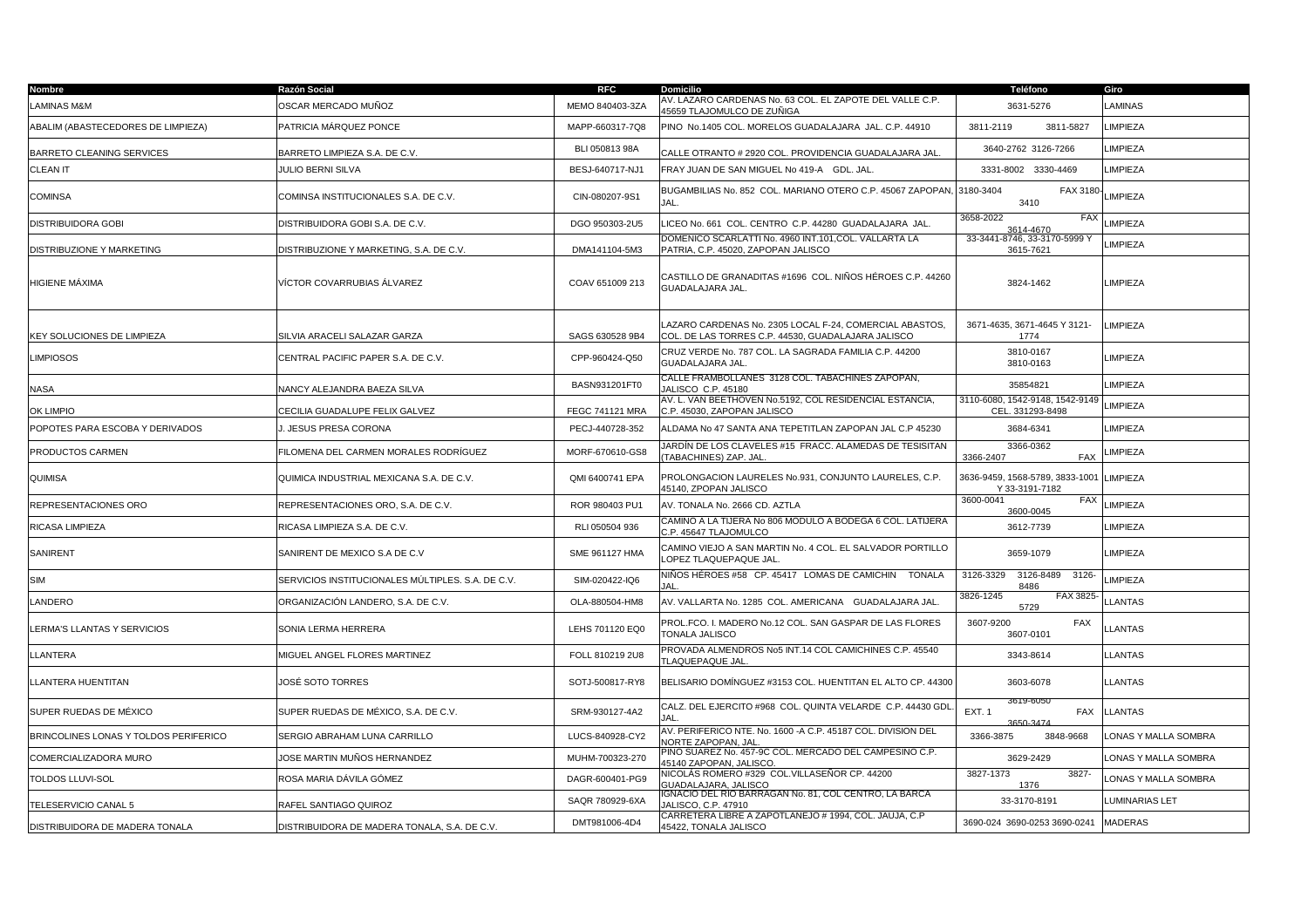| Nombre                                               | <b>Razón Social</b>                                                                   | <b>RFC</b>                            | <b>Domicilio</b>                                                                    | Teléfono                                              | Giro                    |
|------------------------------------------------------|---------------------------------------------------------------------------------------|---------------------------------------|-------------------------------------------------------------------------------------|-------------------------------------------------------|-------------------------|
| <b>MADERAS LA CUMBRE</b>                             | COMERCIALIZADORA E INDUSTRIALIZADORA DE MADERAS Y<br>DERIVADOS LA CUMBRE S.A. DE C.V. | CIM-950106-UV2                        | NICOLÁS BRAVO #150 COL ATEMAJAC DEL VALLE ZAPOPAN JAL.<br>CP.45190                  | 3824-7237<br>3824-6531<br>3848-4191                   | MADERAS                 |
| MADERAS Y TRIPLAY LAGUNITAS                          | FRANCISCO JAVIER SUAREZ PATIÑO                                                        | SUPF 870406-437                       | FRANCISCO DE AYZA No. 2488 C.P. 44756 EL POVENIR<br>GUADALAJARA JAL.                | 3655-1515 61 3643-5101                                | <b>MADERAS</b>          |
| DISTRIBUIDORA DE MADERAS TONALA                      | DISTRIBUIDORA DE MADERAS TONALA, S.A. DE C.V.                                         | DMT-981006-4D4                        | CARRETERA LIBRE A ZAPOTLANEJO #2134    COL. JAUJA TONALA<br>JAL.                    | 3655-1515<br>3655-1561<br>FAX 3649-9239               | <b>MADERAS</b>          |
| MADERERIA ABASTOS                                    | MADERERIA ABASTOS S.A. DE C.V.                                                        | MAB 831107 QM5                        | CALZ. LAZARO CARDENAS No. 2259 GUADALAJARA JAL.                                     | 3812-0676<br>3811<br>6512<br>FAX 3812-                | MADERAS                 |
| COMERCIALIZADORA TEXTIL                              | /ENTA Y DISTRIBUCION DE MANTAS, S.A. DE C.V.                                          | VDM-090918-IA9                        | JOAQUÍN ANGULO No. 1460 COL. VILLASEÑOR GUADALAJARA, JAL                            | 3826-7458<br>3826-2334<br>FAX 3825-8557               | MANTA / TELA            |
| LA NUEVA PERLA                                       | A NUEVA PERLA S.A. DE C.V.                                                            | NPE-840508-ET1                        | PINO SUÁREZ #345 ZONA CENTRO GDL. JAL.                                              | 3614-5388<br>FAX 3613-<br>8245                        | MANTA / TELA            |
| MODATELAS                                            | MODATELAS, S.A. DE C.V.                                                               | MOD041014 K13                         | COLON No. 20 ESQ. MORELOS CENTRO C.P. 44200 GUADALAJARA<br>JAL                      | 3613-4338                                             | 3613-6065 MANTA / TELA  |
| <b>PARISINA</b>                                      | GRUPO PARISINA, S.A. DE C.V.                                                          | GPA -930101-Q17                       | AV. JUÁREZ No. 263 COL. CENTRO C.P. 44100 GUADALAJARA                               | 3613-1076                                             | MANTA / TELA            |
| SANTA MONICA TEXTIL                                  | SANTA MONICA TEXTIL, S.A. DE C.V.                                                     | SMT-840906-GQ6                        | SANTA MONICA No. 30 COL. CENTRO C.P. 44100 GUADALAJARA,                             | 3614-0409                                             | MANTA / TELA            |
| SIMIL CUERO PLYMOUTH                                 | SIMIL CUERO PLYMOUTH S.A. DE C.V.                                                     | SCP-891031-MM6                        | ESTEBAN ALATORRE No. 1601 SAN JUAN BOSCO C.P. 44150<br>GUADALAJARA, JAL             | 3883-7300                                             | MANTA / TELA            |
| <b>TELAS LEON</b>                                    | ROBERTO DE LEON DUEÑAS                                                                | LEDR-600607-7B9                       | EJIDO 229 SAN ANDRES C.P. 44400 GUADALAJARA, JAL.                                   | 3644-9227                                             | MANTA / TELA            |
| AFINACIONES ULTRASÓNICAS                             | AFINACIONES ULTRASÓNICAS                                                              | HICL-610505-PU3                       | PROL. AV. ALCALDE No. 115  COL BATAN ZAPOPAN JAL C.P.<br>45190                      | 3342-1490<br>3342-1491                                | MANTENIMIENTO VEHICULAR |
| AG MOTORS                                            | EDGAR ISRAEL AGUILAR OROZCO                                                           | AUOE 951213-U42                       | POPOCATEPETL No.1998, EL COLLI EJIDAL, C.P. 45070,<br>GUADALAJARA JALISCO           | 1543-9331                                             | MANTENIMIENTO VEHICULAR |
| <b>AG MOTORS</b>                                     | EDGAR ISRAEL AGUILAR OROZCO                                                           | AUOE 951213-U42                       | POPOCATEPETL No.1998, EL COLLI EJIDAL, C.P. 45070,<br>GUADALAJARA JALISCO           | 1543-9331                                             | MANTENIMIENTO VEHICULAR |
| ALEX FUEL SYSTEM                                     | ALEJANDRO SALDIVAR MUÑOZ                                                              | SAMA 750620 QN7                       | AV.18 DE MARZO No. 585, COL. LA NOGALERA, C.P. 44470,<br>GUADALAJARA JALISCO        | 3318047213                                            | MANTENIMIENTO VEHICULAR |
| AUTO PARTES NUEVAS, USADAS Y SERVICIO "EL<br>DORADO" | AURELIO DORADO DORADO                                                                 | DODA-630925-II4                       | AV. CRISTÓBAL COLON #193 COL. ARROYO HONDO ZAPOPAN<br>JAL                           | 3366-3436                                             | MANTENIMIENTO VEHICULAR |
| AUTO SERVICIO LLAMAS                                 | BRENDA ESPERANZA LLAMAS NAVA                                                          | R.F.C. LANB 830606<br>NY <sub>5</sub> | LIBRAMIENTO A LA BASE AEREA #1263 COL. EL TRIANGULO C.P.<br>45160 ZAPOPAN JAL       | 33422270                                              | MANTENIMIENTO VEHICULAR |
| FRENOS GUERRERO                                      | IOSÉ GERARDO GUERRERO QUEZADA                                                         | GUQG-580329-LC1                       | PERIFÉRICO NTE #73-2 COL AUDITORIO C.P 45190 ZAPOPAN                                | 3660-4804                                             | MANTENIMIENTO VEHICULAR |
| <b>GRUAS ANAYA</b>                                   | GUILLERMO ANAYA ESCOBEDO                                                              | AAEG 680830-QE4                       | CALLE 32 ROMAN MORALES No. 668 S.L. C.P. 44380<br><b>GUADALAJARA JAL</b>            | 3618-0141<br>3585-8691<br>3585-8692                   | MANTENIMIENTO VEHICULAR |
| JOE CAR                                              | JOEL LEOBARDO GODY GAMBOA                                                             | GOGJ 791009 KR9                       | CUENCA No. 3058, COL. SANTA ELENA ESTADIO, C.P. 44230,<br>GUADALAJARA JALISCO       | 3824-7167, 15672966 y (044) 33<br>1217-7261           | MANTENIMIENTO VEHICULAR |
| MECANICA EN GENERAL SALINAS E HIJOS                  | HUGO CESAR SALINAS FLORES                                                             | SAFH-820401-QJ0                       | PERIFERICO NORTE No. 1079 COL. VICTOR HUGO C.P. 45190<br>ZAPOPAN JALISCO            | 3112-5920                                             | MANTENIMIENTO VEHICULAR |
| MOFLES JALISCO                                       | MARIO ARMANDO EBESO OCHOA                                                             | OEOM 620820-N89                       | CRUZ VERDE No. 750 ESQ. JESUS GARCIA No. 999 S.H. C.P. 44200<br>GUADALAJARA JA      | 3825-5671                                             | MANTENIMIENTO VEHICULAR |
| MOTORES FINOS FEDERALISMO                            | JOSĖ MARCELINO DAVALOS SIERRA                                                         | DASM-780311-EP2                       | AV. FEDERALISMO NORTE #187 COL. ATEMAJAC DEL VALLE ZAP.<br>JAL. C.P. 45190          | 3660-2461                                             | MANTENIMIENTO VEHICULAR |
| MULTISERVICIOS SANDOVAL Y SUSPENSIONES               | MAURO ANTONIO SANDOVAL CERDA                                                          | SACM-840220-9L1                       | CARRETERA SALTILLO #815-D C.P. 45190 ZAPOPAN JAL.                                   | 6060-4995                                             | MANTENIMIENTO VEHICULAR |
| SERVICIO MACHUCA JR.                                 | MONICA RODRIGUEZ RAMIREZ                                                              | RORM 780420 AI0                       | AV. MANDARINA No. 1691 COL. JARDINES DE LA CRUZ ZONA<br>ABASTOS C.P. 44950 GDL. JAI | 3162-0972                                             | MANTENIMIENTO VEHICULAR |
| SERVIPUNTO AUTOMOTRIZ                                | SERVIPUNTO AUTOMOTRIZ, S.A. DE C.V.                                                   | SAU140206-7M6                         | AV. VALLARTA #6115, COL. CIUDAD GRANJA, C.P. 4510 ZAPOPAN<br>JAL                    | 1657-2608 1981-2061 1981-2109 MANTENIMIENTO VEHICULAR |                         |
| <b>SYC MOTORS</b>                                    | SYC MOTORS, S.A. DE C.V.                                                              | SMO810623                             | AV. 16 DE SEPTIEMBRE No. 651 GUADALAJARA, JAL. C.P. 44180                           | 37700401                                              | MANTENIMIENTO VEHICULAR |
| MARCOS Y PLACAS CONMEMORATIVAS                       | <b>JUSTO ANTONIO CASTILLO VILLALVAZO</b>                                              | CAVJ-640405-CC4                       | SAN FELIPE No. 256 S.H. C.P. 44100 GUADALAJARA JAL                                  | 3613-3961                                             | MARCOS Y PLACAS         |
| <b>JRRG</b>                                          | OSE RAUL RAMIREZ GUZMAN                                                               | RAGR831212 FV0                        | RIO CUITZMALA No. 1278, COL. URBI QUINTA, C.P. 45410, TONALA<br><b>JALISCO</b>      |                                                       | <b>MARIACHI</b>         |
|                                                      |                                                                                       |                                       |                                                                                     |                                                       |                         |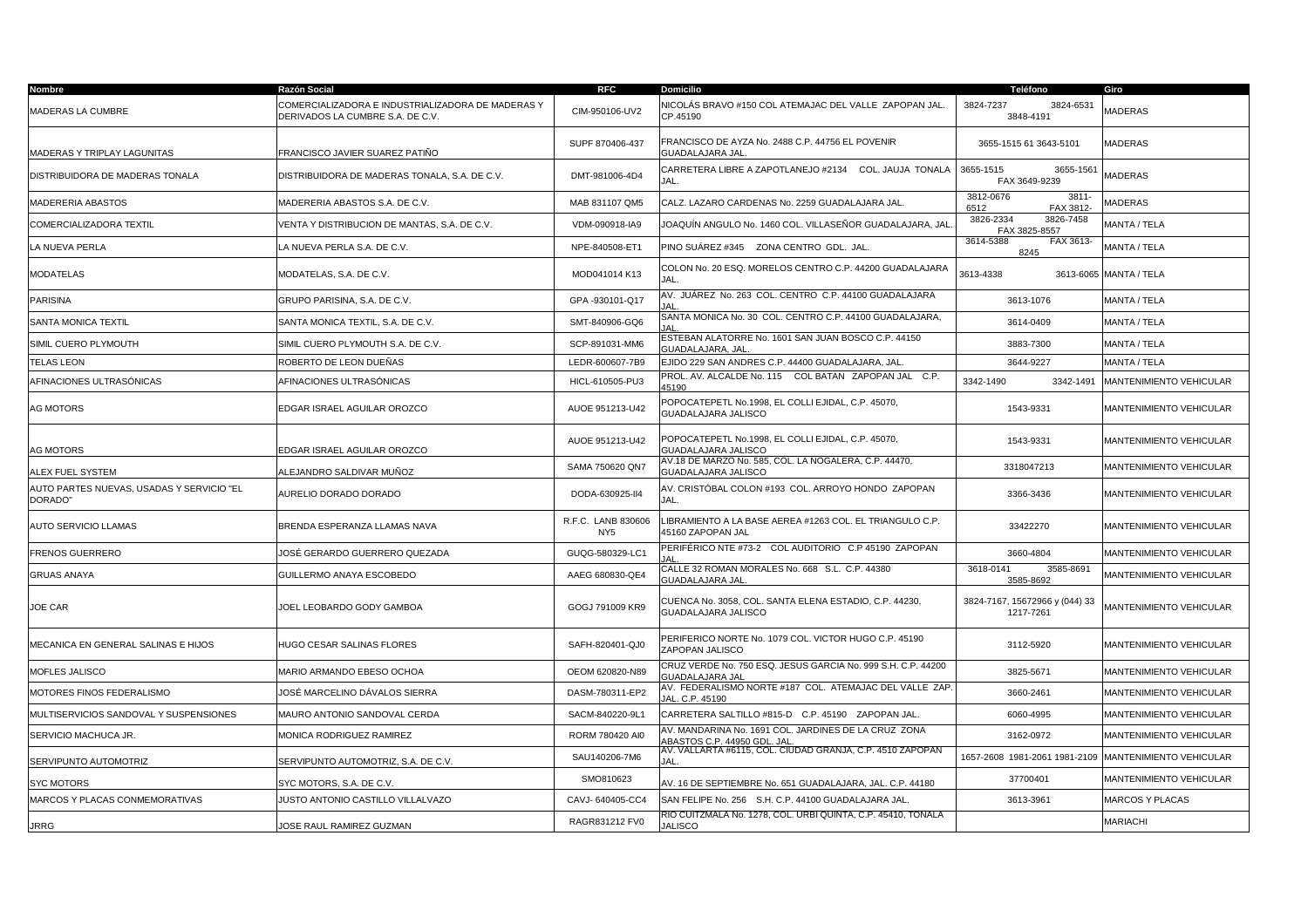| <b>Nombre</b>                                 | Razón Social                                        | <b>RFC</b>      | Domicilio                                                                                             | Teléfono                                                       | Giro                                    |
|-----------------------------------------------|-----------------------------------------------------|-----------------|-------------------------------------------------------------------------------------------------------|----------------------------------------------------------------|-----------------------------------------|
| ALMACÉN GUTIÉRREZ                             | RAMIRO TABAREZ CONTRERAS                            | TACR-540827-FF6 | PASEO DEL ZOOLÓGICO NO. 1036. HUENTITAN EL ALTO.<br>GUADALAJARA, JAL                                  | 3644-6603                                                      | MATERIAL PARA LA<br><b>CONSTRUCCION</b> |
| AZULEJOS Y COMPLEMENTOS                       | AZULEJOS Y COMPLEMENTOS S.A. DE C.V.                | ACO-870505-S49  | AV. NIÑOS HÉROES NO. 1321. COL. MODERNA. CP 44100.<br>GUADALAJARA, JAL.                               | 3810-7788<br>3810-8009<br>3811-9374<br><b>FAX</b><br>3810-2823 | <b>MATERIAL PARA LA</b><br>CONSTRUCCION |
| <b>CEMEX</b>                                  | CEMEX CONCRETOS S.A. DE C.V.                        | CCO-740918-9M1  | CONSTITUCION NO.444 PTE. COL CENTRO. MONTERREY, NUEVO<br>EON.                                         | 3679-6227                                                      | <b>MATERIAL PARA LA</b><br>CONSTRUCCION |
| CONCRETOS CRUZ AZUL                           | CONCRETOS CRUZ AZUL, S.A. DE C.V.                   | CCA850121-JX8   | AV. INSURGENTES SUR No. 670 PISO 1, COL. DEL VALLE, CP.<br>03100. MEXICO, D.F.                        | 3110-0362<br>/ 65 / 66                                         | MATERIAL PARA LA<br>CONSTRUCCION        |
| CRISRA                                        | CRISTÓBAL GUTIÉRREZ ÁLVAREZ                         | GUAC-660126-G19 | CARRETERA A SALTILLO KM 10 # 17 COL. MESA COLORADA<br>ZAPOPAN, JAL                                    | 3672-8575<br>FAX 3660-5374                                     | MATERIAL PARA LA<br>CONSTRUCCION        |
| EAPR COMERCIALIZADORA                         | ELIZABETH ALEIDA PADILLA RIOS                       | PARE771210F65   | VOLCAN MISTI #350 HUENTITAN EL BAJO C.P. 44250<br>GUADALAJARA JAI                                     | 33-15-20-34-31                                                 | MATERIAL PARA LA<br><b>CONSTRUCCION</b> |
| HUKONSTRUCCIONES                              | HUKONSTRUCCIONES S.A DE C.V.                        | HUK140630GJ4    | BARLOVENTO #2525 COL. BOSQUES DE LA VICTORIA C.P. 44540<br><b>GUADALAJARA JAL</b>                     | 36231623                                                       | MATERIAL PARA LA<br><b>CONSTRUCCION</b> |
| <b>INTERCERAMIC</b>                           | INTERACABADOS DE OCCIDENTE, S.A. DE C.V.            | IOC990222-6F8   | AVE. LOS LAURELES NO.175. CP. 45150. ZAPOPAN, JAL.                                                    | 3633-3616                                                      | MATERIAL PARA LA<br><b>CONSTRUCCION</b> |
| PROVEEDORA DE MATERIALES MORGA & LÓPEZ        | PROVEEDORA DE MATERIALES MORGA & LÓPEZ, S.A. DE CV. | PMM-030211-V52  | CALLE BENITO JUÁREZ # 93  COL. VÍCTOR HUGO                                                            | 3112-5458                                                      | MATERIAL PARA LA<br><b>CONSTRUCCION</b> |
| <b>AEROFLASH</b>                              | SERVICIO PAN AMERICANO DE PROTECCION, S.A DE C.V    | SPA810429-PU2   | AV. LAZARO CARDENAS No. 2825. COL. ALAMO INDUSTRIAL. CP.<br>45593. TLAQUEPAQUE, JAL.                  | 3619-3300/11<br>FAX 3619-<br>2245                              | <b>MENSAJERIA</b>                       |
| <b>BAZAR GALLERY</b>                          | <b>ARTURO MENDEZ LICON</b>                          | MELA-551121-K27 | JACOBO GALVEZ #45 (EN EL JARDIN DEL CARMEN) COL.<br>ENTRO C.P.44100 GDL. JAL                          | 3613-4166                                                      | MERCERIA Y DECORACION                   |
| DE ANDA MERCERIA                              | DE ANDA HERMANOS MERCERIA Y BONETERIA S.A. DE C.V.  | AHM-850522-9R3  | ANDRES TERAN 638 COL. VILLASENOR C.P. 44600 GUADALAJARA,                                              | 3825-8498<br>FAX 3825-<br>6761                                 | MERCERIA Y DECORACION                   |
| DE ANDA MERCERIA Y ESTAMBRES                  | MARTÍN MUÑOZ EVA                                    | MAMX-600828-SL4 | HIDALGO # 549 COL. CENTRO C.P. 44100 GUADALAJARA, JAL.                                                | 3614-5329                                                      | FAX 3658-1672 MERCERIA Y DECORACION     |
| DEL CARMEN NOVEDADES Y REGALOS                | GLORIA DEL CARMEN CABRERA CAMAÑO                    | CACG791019-4J2  | CALLE ANALCO No. 711-A. COL. LAS CONCHAS. CP. 44960.<br><b>GUADALAJARA, JAI</b>                       | 3617-7549                                                      | <b>MERCERIA Y DECORACION</b>            |
| <b>FANTASÍAS MIGUEL</b>                       | FANTASÍAS MIGUEL, S.A. DE C.V.                      | FMI-650208-CG9  | HIDALGO #520 COL CENTRO C.P.44100 S.H. GUADALAJARA JAL                                                | 3613-2022                                                      | FAX 3613-5054 MERCERIA Y DECORACION     |
| MANUALIDADES DECORAMA                         | MANUALIDADES DECORAMA S.A. DE C.V.                  | MDE-980320-9B4  | HIDALGO No. 587 C.P. 44200 COL. CENTRO GUADALAJARA JAL.                                               | 3614-2338<br>3614-<br>5045                                     | MERCERIA Y DECORACION                   |
| <b>DISMERK</b>                                | REBECA DEL RIEGO RUIZ                               | RIRR-821119-NI4 | AV. GUADALUPE #5650 EDIF. "L" DEPTO.14 COL. PLAZA GPE. CP<br>45036 ZAPOPAN, JAL                       | 3120-3233<br>3343-0548/49                                      | MOBILIARIO DE BAÑO                      |
| LA PALOMA                                     | LA PALOMA PERIFERICO, S.A. DE C.V.                  | PPE980303-QI7   | AV. NIÑOS HEROES No. 1609. COL. MODERNA. GUADALAJARA,<br><b>JALISCO</b>                               | 3812-1822<br>3812-3761<br>3810-6020                            | MOBILIARIO DE BAÑO                      |
| LUCKE                                         | LUCKE S.A. DE C.V.                                  | LUC-811106-1C4  | AV. NIÑOS HEROES No. 2100 COL. BARRERA C.P. 44150<br><b>SUADALAJARA, JAL</b>                          | 3615-5566<br><b>FAX</b><br>3616-1258                           | MOBILIARIO DE BAÑO                      |
| <b>FABRIMUEBLES GOPRI</b>                     | FABRIMUEBLES GOPRI, S.A. DE C.V.                    | FGO 840309 NL8  | LAZARO CARDENA No. 1893 COL. DEL SUR C.P. 44920<br><b>GUADALAJARA JAL</b>                             | 3812-5152                                                      | MOBILIARIO DE OFICINA                   |
| MOBIL FACTORY                                 | MOBIL FACTORY S.A. DE C.V.                          | MFA-091216-EZA  | AV. LA PAZ No. 1603 COL. AMERICANA C.P. 44190 GUADALAJARA,<br>JAL.                                    | 38273974 /75<br>3811-0564                                      | MOBILIARIO DE OFICINA                   |
| OFFICE PLUS                                   | TECNOLOGIA DE INFORMACION CORPORATIVA S.A. DE C.V.  | TIC-990818-I52  | AV. CHAPULTEPEC. SUR No. 565 COL. MODERNA C.P. 44190<br><b>GUADALAJARA, JAI</b>                       | 1377-4242                                                      | MOBILIARIO DE OFICINA                   |
| OFFICE SCHOOL                                 | MOBILIARIO OFFICE SCHOOL, S.A. DE C.V.              | MOS-090618-431  | PENINSULA No. 3084 COL. STA. EDUWIGES C.P. 44580<br>GUADALAJARA, JAL                                  | 3631-8235<br>1057-9121                                         | <b>MOBILIARIO DE OFICINA</b>            |
| <b>BOMBAS LIBERTAD</b>                        | JOSE LUIS GONZALEZ DOMINGUEZ                        | GODL 340525-IJ6 | LIBERTAD No. 1143, COL. CENTRO, C.P. 44100, GUADALAJARA<br><b>JALISCO</b>                             | 3614-8832                                                      | <b>MOTO BOMBAS</b>                      |
| DISTRIBUIDORA DE MOTORES Y BOMBAS             | ANGELICA BRISEÑO HERNANDEZ                          | BIHA 661231-UW1 | AV. EXPERIENCIA No.172, LOCAL 4, COL. EL BATAN, C.P. 45190,<br>ZAPOPAN JALISCO                        | 3672-9393 3660-9014                                            | <b>MOTO BOMBAS</b>                      |
| CESAR AGUSTIN GONZALEZ ORTIZ                  | CESAR AGUSTIN GONZALEZ ORTIZ                        | GOOC 791215-PJ1 | HACIENDA DE CHAPINGO No. 1886 INT. J6, COL.CIRCUNVALACION<br>OBLATOS, C.P. 44716, GUADALAJARA JALISCO | 331113-8563                                                    | <b>MURALISTA</b>                        |
| GRUPO "SANDOVAL"                              | IULIO CESAR MONDRAGÓN URESSTI                       | MOUJ 780327 K71 | CALLE RIO TUXPAN No.1104, COLONIA LAS ÁGUILAS, ZAPOPAN<br>JALISCO, C.P. 45080                         | 33-1244-5865                                                   | <b>MUSICOS</b>                          |
| CENTRAL DE PAPELERÍAS                         | DANIEL ALBERTO GARCÍA DE LEÓN                       | GALD-840314-Q51 | NICOLÁS ROMERO #217 COL. ARTESANOS SAN FELIPE GDL. JAL<br>E.P.44200                                   | 3826-2692<br>3826-0746<br>3826-1721                            | PAPELERIA                               |
| COPI-CON                                      | JESUS PEREZ MUÑOZ                                   | PEMJ 321209-BE3 | SLA SOCORRO No. 2796-6 GUADALAJARA JAL. C.P. 44950 FRACC<br>ARDINES DE SAN JOSE                       | 3646-8063<br>FAX 1057-4277                                     | PAPELERIA                               |
| <b>ECONOTINTAS</b>                            | LAURA PATRICIA DE LA CRUZ MARTINEZ                  | CUML-780828-L21 | CALLE CIPRES No. 1226 C.P. 44910 COL. MORELOS,<br><b>GUADALAJARA, JAL</b>                             | 3811-5129<br>3336-3189                                         | <b>PAPELERIA</b>                        |
| MAD (PAPELERÍA, COMPUTO Y MUEBLES DE OFICINA) | MARTIN RODOLFO DOMINGUEZ ORTIZ                      | DOOM 630425 QHA | HOSPITAL #1038 COL. SAGRADA FAMILIA C.P. 44200 GDL. JAL.                                              | 3827-1241<br>3827-<br>0924<br>3827-0924                        | PAPELERIA                               |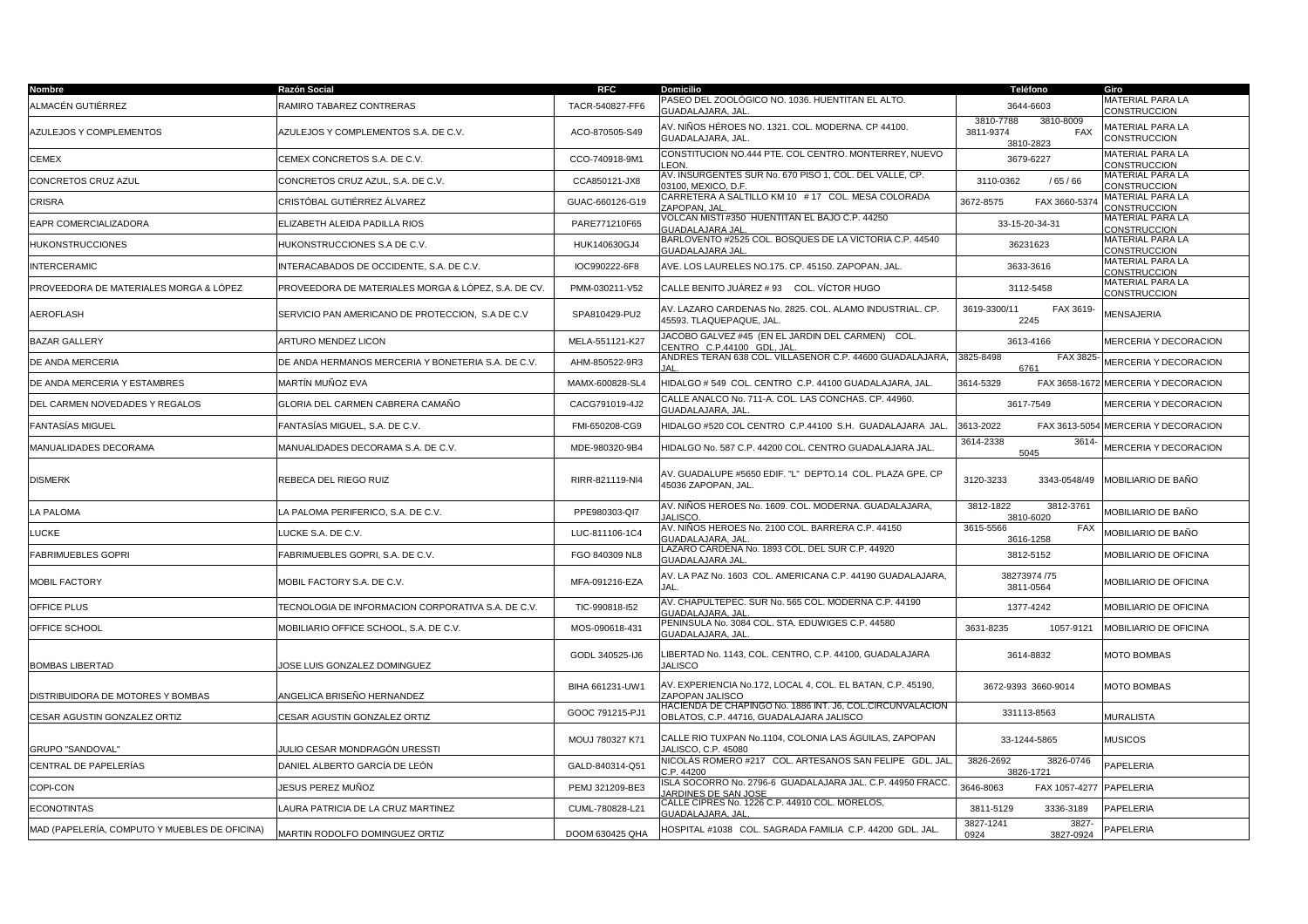| <b>Nombre</b>                                    | Razón Social                                           | <b>RFC</b>      | <b>Domicilio</b>                                                                                      | Teléfono                                                                     | Giro                     |
|--------------------------------------------------|--------------------------------------------------------|-----------------|-------------------------------------------------------------------------------------------------------|------------------------------------------------------------------------------|--------------------------|
| OFFICE DEPOT                                     | OFFICE DEPOT, S.A. DE C.V.                             | ODM-950324-V2A  | JUAN SALVADOR AGRAZ #101 COL. SANTA FE MEXICO DF. CP.                                                 | 3613-9105<br>361<br>0822                                                     | PAPELERIA                |
| ABASTECEDORA LUMEN                               | ABASTECEDORA LUMEN S.A. DE C.V                         | ALU-8309-02-ST5 | PEDRO MORENO 589 ZONA CENTRO GDL. JAL.                                                                | 3614-3956<br><b>EXT. 113</b><br>3314-8689                                    | PAPELERIA                |
| BOLYPAPEL DIAMANTE                               | BOLYPAPEL DIAMANTE S.A. DE C.V.                        | BDI 060209 DU0  | AV. HIDALGO No. 613 COL. CENTRO C.P. 44200 GUADALAJARA JAL                                            | 3614-4190 3614-4412                                                          | PAPELERIA                |
| CONSU PAPELERIA                                  | CANDELARIA SALAS CURIEL                                | SACC-600212-RY8 | GONZALEZ GALLO No. 4493 COL. ARROYO HONDO C.P. 45180<br>ZAPOPAN, JAL                                  | 3861-3119                                                                    | PAPELERIA                |
| <b>OFFICE MAX</b>                                | OPERADORA OMX S.A. DE C.V.                             | OOM -960429-832 | LATERAL AUTOPISTA MEXICO TOLUCA No. 1235, LOMAS DE SANTA<br>FE CUAJIMALPA DE MORELOS, D.F.            | 3673-7232<br>SUC.<br>SAN ISIDRO ZAPOPAN                                      | PAPELERIA                |
| <b>OFIMEDIA</b>                                  | OFIMEDIA PAPELERIA Y CONSUMIBLES S.A. DE C.V.          | OPC-040802-PI8  | CALLE 10 #1874 COL. FERROCARRIL C.P. 44440 GUADALAJARA,<br>JAL.                                       | 3587-2322<br>3162<br>0840<br>3124-1258<br>3343-4240<br>3812-0558             | PAPELERIA                |
| P. E. OFICINAS (PROVEEDORA ESCOLAR Y DE OFICINA) | COMERCIALIZADORA PAPELERA Y DE SERVICIOS S.A. DE C.V.  | CPS-080721-BMA  | SANTA MÓNICA #1511 FRACC. PARQUES DE ZAPOPAN                                                          | 3834-8490<br>3848-<br>4179<br>FAX 3848-<br>4180                              | PAPELERIA                |
| PAPELERIA OFICCOM                                | ANA MARTINA MARTINEZ PLASCENCIA                        | MAPA-630912-SV1 | AV. ARQUITECTURA # 303 COL. MIRAVALLE C.P. 44990,<br>GUADALAJARA, JAL.                                | 3670-1511<br>3670-<br>1512<br>3044-<br>5757<br>1338-5098<br>FAX<br>3675-3587 | 3044-5700 PAPELERIA      |
| PROVE-OFICINAS                                   | PROVE-OFICINAS, S.A. DE C.V.                           | POF-980121-C27  | PRIVADA NADIR No. 2606 COL. LA CALMA C.P. 45070 ZAPOPAN<br>JAL.                                       | 3344-5548,<br>3133-1601<br>FAX.<br>3344-5553<br>3344<br>5549                 | PAPELERIA                |
| TLAQUEPAQUE ESCOLAR                              | TLAQUEPAQUE ESCOLAR, S.A. DE C.V.                      | TES-900403-QX0  | ÁLVARO OBREGÓN #130   TLAQUEPAQUE, JAL.                                                               | 3657-0212<br><b>EXT 23</b><br>FAX<br>3659-6095<br><b>EXT</b>                 | PAPELERIA                |
| PASTO EN ROLLO                                   | JOSÉ ANTONIO GARCÍA MORALES                            | GAMA-650922-655 | SAN JUAN BOSCO #84 COL. CHAPALITA ZAPOPAN, JAL.                                                       | 3121-8037<br>3870-4794<br><b>FAX</b><br>3122-8675                            | PASTO EN ROLLO           |
| PRODUCTOS SIGMA                                  | PRODUCTOS SIGMA, S.A. DE C.V.                          | PSI-551202-SA7  | CAL. GONZÁLEZ GALLO #3049    COL. EL ROSARIO   C.P.44890<br>GDL. JAL.                                 | 3635-4504<br>FAX 3635-5312<br>EXT. 107                                       | PEGAMENTO                |
| BOHLER WELDING GROUP                             | BOHLER SOLDADURAS S.A. DE C.V.                         | BSO 981014-JM9  | AV. HENRY FORD No. 16 FRACC. INDUSTRIAL SAN NICOLAS<br>TLALNEPANTLA EDO. DE MÉXICO                    | 3619-5242                                                                    | <b>PINTURA</b>           |
| COMEX                                            | GRUPO PINDEC, S.A. DE C.V                              | GPI-020816 5S4  | LOS ÁNGELES # 61 S.R. C.P. 444460 GUADALAJARA, JAL.                                                   | 3656-8122<br>3618-0437<br>FAX 3650-1801                                      | <b>PINTURA</b>           |
| <b>EQUIPOS CHAKONG</b>                           | JOSE GUILLERMO CHAVEZ KONG                             | CAKG-560210-E14 | TURQUESA NO.3364-9B. PZA. DE LA LUNA. RESIDENCIAL VICTORIA<br>CP. 45060. GDL. JAL                     | 3122-2021                                                                    | <b>PINTURA</b>           |
| <b>GRUPO PINDEC'</b>                             | GRUPO PINDEC' S.A. DE C.V.                             | GPI-020816-5S4  | LOS ÀNGELES # 61   SEC.REFORMA   GUADALAJARA, JAL.                                                    | 3619-0437<br>3656-8122<br>FAX 3650-1801                                      | <b>PINTURA</b>           |
| PINTURA GENERAL                                  | JORGE ARMANDO PADILLA CASTAÑEDA                        | PACJ-860807-MR2 | PRIVADA COL No. 10 COL. MESA DORADA C.P. 45204 ZAPOPAN,                                               | 3625-3837                                                                    | <b>PINTURA</b>           |
| PINTURAS CASTHER                                 | PINTURAS CASTHER S.A DE C.V                            | PCA-911210-DL2  | AV. REVOLUCIÓN No. 2580, COL. PRADOS DEL NILO GUADALAJARA<br>JAL. C.P. 44840                          | 3635-8987<br>3635<br>9462<br>3659-5611                                       | <b>PINTURA</b>           |
| PINTURAS CASTHER EL BATAN                        | ALEJANDRA OCHOA VARGAS                                 | OOVA-750715-PY2 | CARRETERA SALTILLO No. 128-A                                                                          | 3112-5577<br>FAX 3126<br>5268                                                | <b>PINTURA</b>           |
| PINTURAS CASTHER TABACHINES                      | MARTHA PATRICIA VALDEZ AHEDO                           | VAAM-640129-814 | PERIFÉRICO NORTE 776-A                                                                                | 3672-8689<br>3366<br>0690<br>3636-1537                                       | PINTURA                  |
| PINTURAS FMC                                     | DISTRIBUIDORA MEXICANA DE RECUBRIMIENTOS, S.A. DE C.V. | DMR 061221 78A  | ANUEL GOMEZ MORIN 773, COL. JARDINES DE SANTA ISABEL,<br>GUADALAJARA JALISCO, C.P. 44300              | 3651-4422                                                                    | <b>PINTURA</b>           |
| TECNOLOGÍA EDD                                   | TECNOLOGÍA EDD S.A. DE C.V                             | TED-990928-HJ0  | AV. PARQUE CHAPULTEPEC #66-102 NAUCALPAN EDO. DE MÉXICO<br>C.P. 53390                                 | $(55)$ 3000-1870<br>(55)<br>3000-1875                                        | <b>PINTURA</b>           |
| TECNOLOGÍA EDD                                   | TECNOLOGÍA EDD, S.A. DE C.V.                           | TED-990928 HJ0  | HAMBURGO #70 INT 203 ENTRE HAVRE Y NIZA COL. JUAREZ<br>C.P. 06600 MÉXICO, D.F.                        | (0155) 5358-3033 (0155) 5000-<br>9400                                        | <b>PINTURA</b>           |
| REPARTO DE AGUA NATURAL EN PIPA                  | HUMBERTO HERRERA ARIAS                                 | HEAH 651225-B37 | SAN PEDRO No. 1271, COL. TALPITA, C.P. 44705, GUADALAJARA                                             | 3637-7004                                                                    | PIPAS PARA BASTO DE AGUA |
| PASSIO PIROTECNIA                                | NATHALIA ESMERALDA ARTEAGA SILVA                       | AESN 8605135 L7 | AGUSTIN YAÑEZ 2715-B COL. ARCOS SUR C.P. 44150<br>GUADALAJARA JALISCO                                 | 33773527 12044343                                                            | <b>PIROTECNIA</b>        |
| <b>ETOSA</b>                                     | EMPAQUES TRANSPARENTES DE OCCIDENTE, S.A. DE C.V       | ETO-000413-88A  | GONZÁLEZ GALLO #2065 COL. ATLAS C.P. 44870<br>DR. R MICHEL No. 1885 COL. ATLAS C.P. 44870 GUADALAJARA | 3120-3333 3344-6464                                                          | <b>PLÁSTICOS</b>         |
| PLASTISOL DE OCCIDENTE                           | PLASTISOL DE OCCIDENTE S.A. DE C.V.                    | POC 060117 PU4  | JAL.                                                                                                  | 3838-8502<br>3838-8503                                                       | <b>PLÁSTICOS</b>         |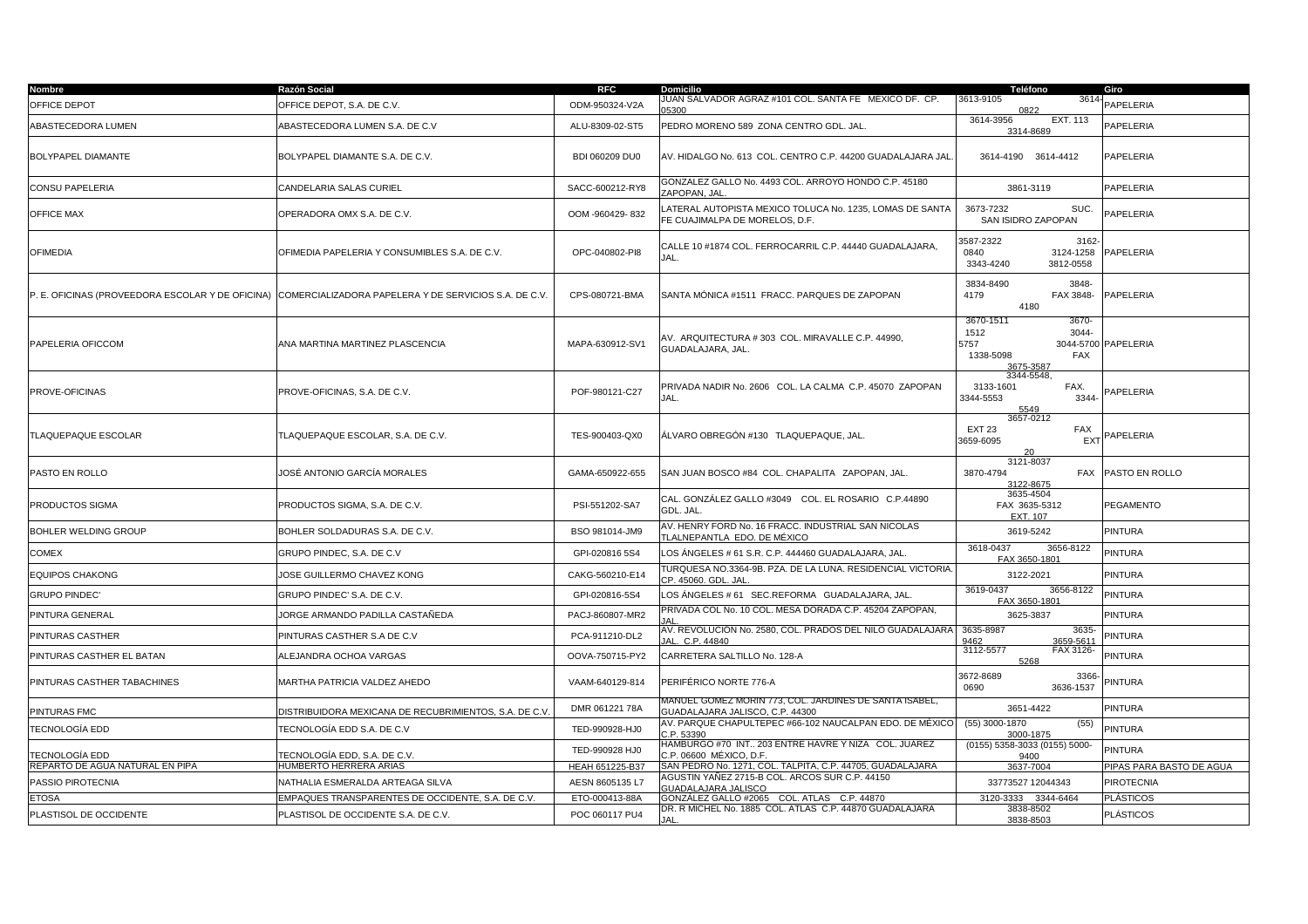| Nombre                                                           | Razón Social                                        | <b>RFC</b>         | <b>Domicilio</b>                                                                                 | Teléfono                                          | Giro                            |
|------------------------------------------------------------------|-----------------------------------------------------|--------------------|--------------------------------------------------------------------------------------------------|---------------------------------------------------|---------------------------------|
| POLEAS PR                                                        | PEDRO RODRIGUEZ GONZALEZ                            | ROGP 670130 JV1    | DETROIT No. 155 ESQUINA CHICAGO COL. RINCON DEL AGUA AZUL 3619-7849<br><b>GUADALAJARA JAL</b>    | FAX.<br>3619-1514                                 | POLEAS                          |
| DISTRIBUIDORA Y VENTA DE PRODUCTOS QUÍMICOS<br>PARA LA INDUSTRIA | ANTONIO ALFREDO CONTRERAS JIMENEZ                   | COJX 780414 RS1    | AV. MIRAMAR 137 CHULA VISTA C.P. 45653 TLAJOMULCO DE<br>ZÚÑIGA                                   | 1099-1319<br>1659-1347                            | PRODUCTOS QUÍMICOS              |
| <b>MAG QUÍMICA</b>                                               | MIGUEL ÁNGEL GONZÁLEZ GUTIÉRREZ                     | GOGM-690323-VP0    | SIERRA DE MAZAMITLA #5908-3  COL. LAS ÀGUILAS CP.45080<br><b>ZAPOPAN, JAL</b>                    | 3634-0247<br>FAX.<br>3632-1099                    | PRODUCTOS QUÍMICOS              |
| ANUNCIATE PUBLICIDAD                                             | ADOLFO SALCEDO AVIÑA                                | SAA-780723-F11     | AV. CIRCUNVALACIÓN DIVISIÓN DEL NORTE Nº 1138. COL.<br>CIRCUNVALACIÓN METRO. CP. 44220. GDL, JAL | 1588-4750                                         | PROMOCIONALES Y PUBLICIDAD      |
| CASA XAVIER                                                      | ARTÍCULOS PROMOCIONALES CASA XAVIER, S.A. DE C.V.   | APC931122-NK2      | AV. AVIACIÓN No. 3640-1. COL. VALLE REAL. CP. 45019. ZAPOPAN,                                    | 3636-3410<br>EXT. 104<br>5000-4504                | PROMOCIONALES Y PUBLICIDAD      |
| CMAPRO                                                           | CLAUDIA MENDOZA ARIAS                               | MEAC-760825-VE4    | FRAY LUIS DE PALACIOS No. 384 COL. LADRÓN DE GUEVARA                                             | 3615-4224<br>3630-4315                            | PROMOCIONALES Y PUBLICIDAD      |
| DISEÑO PROMOCIONAL                                               | FRANCISCO JAVIER ROMERO GARCIA DE QUEVEDO           | ROGF681009-TL4     | ROBLES GIL No. 454. COLONIA AMERICANA. CP. 44160.<br><b>GUADALAJARA, JAL</b>                     | 3825-1695<br>3825-8056                            | PROMOCIONALES Y PUBLICIDAD      |
| <b>EXHIBE</b>                                                    | <b>X &amp; V, S.A. DE C.V.</b>                      | X&V100706-GE4      | CALZ. DEL EJERCITO No. 71. COL. LA BANDERA. CP. 44450.<br><b>GUADALAJARA, JAL</b>                | 3628-2877<br>/2750<br>0120                        | PROMOCIONALES Y PUBLICIDAD      |
| <b>FENIX SOLUTIONS</b>                                           | DANIEL RAMOS PANTOJA                                | RAPD770129-RJ6     | MANUEL ACUÑA No. 2548 COL. LADRÓN DE GUEVARA C.P. 44600                                          | 1813-3535 / 00                                    | PROMOCIONALES Y PUBLICIDAD      |
| <b>NYC</b>                                                       | NDUSTRIAS PLÁSTICAS NYC, S.A. DE C.V.               | IPN-901009-951     | PRIVADA SAN DIEGO. COL. INDUSTRIAL NOGALAR. CP. 66484. SAN<br>NICOLAS DE LOS GARZA, NUEVO LEÓN   | (81) 8158-6710                                    | PROMOCIONALES Y PUBLICIDAD      |
| PUBLICIDAD LAS DELICIAS                                          | MANUEL FERNÁNDEZ OLAVARRIETA                        | FEOM-750608-RGA    | J. MANUEL PUGA Y ACAL No. 1735 COL. UNIVERSITARIA C.P. 44840<br><b>GUADALAJARA JAL</b>           | 3650-2910<br>3650-<br>3650-2941<br>2920           | PROMOCIONALES Y PUBLICIDAD      |
| PUBLIGLOBOS INFLABLES PUBLICITARIOS                              | PUBLIGLOBOS, S.A. DE C.V.                           | PUB 011105 LM5     | VALLE DE LA SANTA CRUZ No. 28 COL. VALLE DE LAS FLORES<br>TLAJOMULCO DE ZÚÑIGA JAL               | 1204-0404                                         | PROMOCIONALES Y PUBLICIDAD      |
| <b>QUATTRO MKT</b>                                               | MARIANA HERRERIAS PEREZ                             | HEPM810916-FR7     | FIRMAMENTO No. 729. COL. JARDINES DEL BOSQUE. CP. 44520.<br>GUADALAJARA, JAL                     | 1202-1993<br>1202-2171                            | PROMOCIONALES Y PUBLICIDAD      |
| SPJ SERVICIOS PUBLICITARIOS JALISCO                              | SERVICIOS PUBLICITARIOS JALISCO, S.A. DE C.V.       | SPJ-891208-G38     | PAVO No. 384-392 COL. CENTRO C.P. 44100 GUADALAJARA, JAL.                                        | 3613-9158<br>3614-6578                            | PROMOCIONALES Y PUBLICIDAD      |
| VAZQUEZ HERMANOS Y COMPAÑÍA                                      | /AZQUEZ HERMANOS Y COMPAÑÍA, S.A. DE C.V.           | VHE 650426-TT2     | SAN FELIPE No. 555 C.P. 44200 COL. EL SANTUARIO GUADALAJARA                                      | 3614-2420<br>3613-7331                            | PROMOCIONALES Y PUBLICIDAD      |
| ZAB DE MEXICO                                                    | ZAB DE MEXICO S.A. DE C.V.                          | ZME - 030224 - FD2 | AV. ALCALDE No. 320 COL. CENTRO C.P. 44280 GUADALAJARA,                                          | 3126-7771<br>3613-8240                            | PROMOCIONALES Y PUBLICIDAD      |
| <b>IDEA</b>                                                      | CRYSTAL KARINA DEL REAL GARCIA                      | REGC 821210-D86    | FRANCISCO Y MADERO No. 1038 COL. AMERICANA C.P. 44160 GDL.<br><b>IALISCO</b>                     | 31205965                                          | <b>PUBLICIDAD</b>               |
| <b>DOORLOCK</b>                                                  | INTEGRACIÓN DINÁMICA DE ACCESOS, S.A. DE C.V.       | IDA011221-6H1      | RAFAEL DE LA PEÑA Y PEÑA No.407. COL. DEL NORTE. CP.64500.<br>MONTERREY, N.L                     | 01 800 366 7562 (81) 8125-0600                    | PUERTAS DE SEGURIDAD            |
| ER COMUNICACIONES                                                | EFREN ALBERTO RAMOS ESTRADA                         | RAEE-761230-7CO    | AV. TEPEYAC No. 795-B COL. CHAPALITA GUADALAJARA, JAL.                                           | 3120-0000<br>EXT. 101 Y<br>102                    | RADIOCOMUNICACIÓN               |
| RADIO COMUNICACIONES "ATOMO"                                     | JOSE ALVAREZ CHAVEZ                                 | AACJ 600920-4C0    | AV. PATRIA No. 2516, COL. LOPEZ PORTILLO, C.P. 44960,                                            | 8646-0505 3645-3569 3645-399                      | RADIOCOMUNICACIÓN               |
| UNICOM UNIVERSAL EN COMUNICACIÓN                                 | UNIVERSAL EN COMUNICACIÓN S.A. DE C.V.              | UCO-000810-387     | SAN FELIPE No. 885 CENTRO, GUADALAJARA, JAL                                                      | 3827-1728<br>382<br>3343-7207<br>9140             | RADIOCOMUNICACIÓN               |
| POLIFORMAS PLASTICAS, SUC. GUADALAJARA                           | POLIFORMAS PLÁSTICAS, S.A. DE C.V.                  | PPL760517-UC4      | GONZALEZ GALLO No.2547, COL EL ROSARIO, C.P. 44890,<br>GUADALAJARA JALISCO                       | 3635-3769                                         | RECIÑAS                         |
| RECOLECTORA Y RECICLADOS DE GUADALAJARA S.A.<br>DE C.V.          | RECOLECTORA Y RECICLADOS DE GUADALAJARA S.A. DE C.V | RRG 071026 B55     | PRIVADA LA CAPILLA No.178 COL. TETLAN C.P. 44820<br><b>GUADALAJARA JALISCO</b>                   | 37924122 36053739                                 | RECOLECCIÓN DE RESIDUOS         |
| <b>GRABADOS INDUSTRIALES</b>                                     | <b>JOSE ANTONIO ARAMBULA ESPINOZA</b>               | AAEA 390612-UM3    | HERRERA Y CAIRO No. 1224, S.H. C.P. 44200 GUADALAJARA<br><b>JALISCO</b>                          | 3585-1055 3585-1045 3825-3102                     | <b>RECONOCIMIENTOS</b>          |
| REMO                                                             | REPRESENTACIONES MOTIVACIONALES DE OCCIDENTE, S.A.  | RMO 120725 HM6     | AVENIDA GRANDES LAGOS No.291-17, COL. RESIDENCIAL FLUVIAL                                        | 3122-7719 3343-7945                               | <b>RECONOCIMIENTOS</b>          |
| TROFEOS DEL TORO                                                 | ILIANA IBETTE DEL TORO BURGOS                       | TOBL 680816 MC3    | BERNARDO DE BALBUENA No. 424, COL. SANTA TERESITA, C.P.<br>44600, GUADALAJARA JALISCO            | 3616-5090                                         | <b>RECONOCIMIENTOS</b>          |
| <b>DIXON METAL</b>                                               | DIXON METAL, S.A. DE C.V.                           | DME020306-HEA      | COMERCIO NO.167 S. JUÁREZ GDL. JAL. C.P. 44180                                                   | 3613-5462<br>3613-5490                            | REDUCTORES Y MOTO<br>REDUCTORES |
| <b>AUTOZONE</b>                                                  | AUTOZONE DE MEXICO, S.L. DE R.L. DE CV              | AME970109GW0       | CIRCUNVALACION No. 1111, COL N A C.P. 44220, GUADALAJARA<br><b>JAL. MEXICO</b>                   | 3854-3250                                         | <b>REFACCIONARIA</b>            |
| COCA COLA                                                        | DISTRIBUIDORA ARCA CONTINENTAL, S. DE R.L. DE C.V.  | DJB 850527 F30     | AV. SAN JERONIMO PONIENTE No. 813 COL SAN JERONIMO C.P.<br>64640 MONTERREY NUEVO LEÓN            | 33-1009-8055 33-1196-9130                         | REFRESCOS EMBOTELLADOS          |
| AVI GUADALAJARA                                                  | OSCAR ANTONIO RAMOS ESQUIVEL                        | RAEO 7111295 CA    | UXMAL 91 COL. MONUMENTAL C.P. 44320 GUADALAJARA JALSICO                                          | 363742330                                         | RENTA DE AUDIO                  |
| ALESSO                                                           | ALESSO, S.A. DE C.V.                                | ALE 971219-NX9     | PERIFERICO NORTE No. 10176 Y 10240. COL. RESIDENCIAL<br>GUADALUPE, C.P. 45047, ZAPOPAN JALISCO   | 3125-6051 3125-6095                               | RENTA DE CARROS PARA GOLF       |
| <b>GRUAS INDUSTRIALES BRAVO</b>                                  | GRUAS INDUSTRIALES BRAVO, S.A. DE C.V.              | GIB 060228 T12     | CALLE GARBANZO No. 433, COL. LA NOGALERA, C.P. 44470,<br>GUADALAJARA JALISCO                     | 3670-0273, 3670-0283, 3670-8614<br>Y 3875-0471    | RENTA DE MAQUINARIA             |
| GRUAS Y TRANSPORTES NAVARRO                                      | TRANSPORTES NAVARRO, S.A. DE C.V.                   | TNS 930707 H82     | ABASOLO No. 318, OTE CENTRO,C.P. 63000, TEPIC NAYARIT                                            | (045) 31-1122-5814, 31-1214-010<br>Y 31-1210-3579 | RENTA DE MAQUINARIA             |
| KOBOL RENTA DE EQUIPO PARA LA CONSTRUCCIÓN                       | GBTS EQUIPO S.A DE C.V.                             | GEQ 060911-PW1     | CAMINO A LAS MORAS No. 124 SENDERO DE LAS MORAS C.P.<br>45640 TLAJOMULCO DE ZÚÑIGA               | 3687-0090<br>3687-0039<br>3687-2191               | RENTA DE MAQUINARIA             |
| TRACSA                                                           | TRACSA, S.A DE C.V.                                 | TRA-800423-S25     | PERIFÉRICO SUR #7800 COL. STA MA.TEQUEPEXPAN<br><b>TLAQUEPAQUE, JAL</b>                          | 3678-8000<br>3678-8077<br><b>FAX</b><br>3678-8098 | RENTA DE MAQUINARIA             |
| <b>MAC MAQUINARIA</b>                                            | JORGE RAMÓN NAVARRO CURIEL                          | NACJ 680422 L12    | PERIFÉRICO SUR No. 2434  PIRÁMIDES DEL SOL  ZAPOPAN  JAL.<br>C.P. 45070                          | 3632-7836                                         | RENTA DE MAQUINARIA             |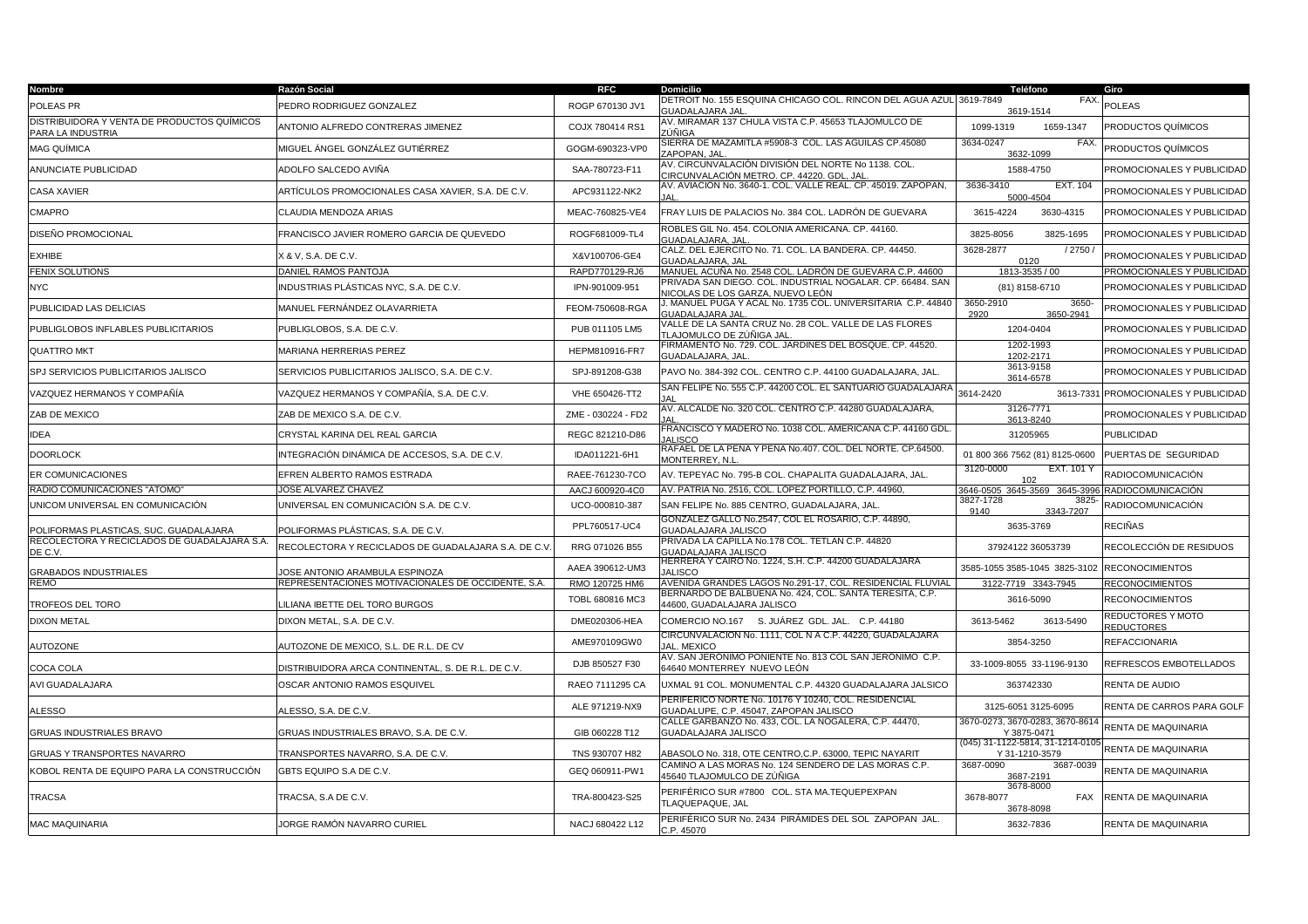| Nombre                                       | Razón Social                                                    | <b>RFC</b>                         | <b>Domicilio</b>                                                                                                    | Teléfono                                        | Giro                                    |
|----------------------------------------------|-----------------------------------------------------------------|------------------------------------|---------------------------------------------------------------------------------------------------------------------|-------------------------------------------------|-----------------------------------------|
| <b>TENSA</b>                                 | TECNOELECTRICA NACIONAL, S.A. DE C.V.                           | TNA011204-V92                      | RAMON LOPEZ VELARDE No. 660. CP. 44860. SECTOR REFORMA.<br>GUADALAJARA, JAI                                         | 3635-5615<br>3635-5562                          | RENTA DE TRANSFORMADORES                |
| KC RENTA                                     | KC RENTAS S.A. DE C.V.                                          | KCR 061019 5G0                     | CALLE JUSTICIA No. 2639 COL. PROVIDENCIA C.P. 44680<br>GUADALAJARA JAL                                              | 3044-7778 / 79 3044-5520 / 21                   | RENTA EQUIPO DE COMPUTO                 |
| ADA                                          | ADRIAN DELGADO AMEZCUA                                          | DEAA 870605 VC3                    | JULIAN GRANADOS No. 2284 COL. LÓPEZ PORTILLO C.P. 44960<br><u>GUADALAJARA JALISCO</u>                               | 15236015                                        | RENTA MOBILIARIO                        |
| LAURA ARRIETA                                | LAURA GRACIELA ARRIETA MORENO                                   | AIML 720308 QX2                    | MOCTEZUMA No. 82 C.P. 49000 COL. CENTRO CD. GUZMÁN JAL                                                              | 0133 36153163                                   | RENTA VESTIDOS DE GALA                  |
| REPPSA                                       | RESINAS, PINTURAS Y PEGAMENTOS, S.A. DE C.V.                    | RPP 900917-PI5                     | DR. R MICHEL No. 1965 S.R. COL. ATLAS C.P. 44870 GUADALAJARA                                                        | 3635-5821<br>3635-7346<br>3635-6189             | <b>RESINAS</b>                          |
| RESINAS GUADALAJARA                          | RESINAS GUADALAJARA, S.A. DE C.V.                               | RGU-810114-KF7                     | J. GUADALUPE MONTENEGRO No. 1086 S.J.                                                                               | 3614-0951<br>3614-1212<br><b>FAX</b>            | RESINAS                                 |
| NTECSYS                                      | INTECSYS S.A. DE C.V.                                           | INT-960910-C35                     | LA RIOJA 15 A COL. SAN PEDRO ZACATENCO C.P. 07360 GUSTAVO<br>A MADERO, D.F.                                         | (55) 5754-1993                                  | ROBÓTICA                                |
| MOTORES ELÉCTRICOS CASILLAS                  | MARIO CASILLAS ZABALA                                           | CAZM 631017-Q5A                    | CARRETERA A TESISTAN AV. LAURELES No. 585 COL. SAN ISIDRO                                                           | 3365-6581<br>3633-8180                          | ROBÓTICA                                |
| RUEDAS Y RODAJAS INDUSTRIALES                | KAREN GONZALEZ RODRIGUEZ                                        | GORK 890902 8Y4                    | CALZADA INDEPENDENCIA SUR No 523 COL. ANALCO C.P. 44750<br><b>GUADALAJARA JAL</b>                                   | 3654-2324<br>3654-2323<br>FAX 3654<br>1200-1384 | RUEDAS Y RODAJAS                        |
| ESIS (ESPECIALISTA EN SISTEMAS DE SEGURIDAD) | RAÚL HERRERA GODINA                                             | HEGR-700529-HG0                    | REYES CATÓLICOS # 2105-C COL. DEL SUR                                                                               | 1057-0350<br>3343-8940                          | SEGURIDAD                               |
| CONDORS                                      | CORPORATIVO EN RESGUARDOS S.A. DE C.V.                          | CRE 990901 RY3                     | <b>ΓΕΡΕΥΑC 6000-9 COL. GUADALUPE SUR C.P. 45047 ZAPOPAN</b><br>JALISCO                                              | 36179217                                        | SEGURIDAD PRIVADA                       |
| _EOVIP                                       | LEOVIP S.A. DE C.V                                              | LEO-110322-CQ7                     | INDEPENDENCIA No. 411 COL. QUINTAS DE PARAISO C.P.45046<br>TONALÁ JAL                                               | 15665374 15662081                               | SEGURIDAD PRIVADA                       |
| SELLOS DEL CARMEN                            | ARTURO CAZARES QUEVEDO                                          | CAQA-600909-C64                    | 8 DE JULIO No. 138 COL. CENTRO C.P. 44100 GUADALAJARA, JAL.                                                         | 3614-2972                                       | SELLOS DE GOMA                          |
| PROCESO                                      | COMUNICACIÓN E INFORMACIÓN S.A. DE C.V.                         | CIN 760909 8V0                     | FRESAS 13 COL. DEL VALLE, DELEGACIÓN B. JUÁREZ, D.F.; C.P.<br>013100                                                | 18002024998                                     | SEMANARIO                               |
| GRENTERX                                     | GRENTERX S.A. DE C.V.                                           | GRE 14044619                       | BRUSELAS No. 369 COL. AMERICANA C.P. 44180 GUADALAJARA<br><b>JALISCO</b>                                            | 36424320                                        | SERIGRAFÍA                              |
| CONTACTO MEDIA RESEARCH SERVICES             | ACTIVIDAD EN MEDIOS, S.A. DE C.V.                               | AME110721-QM7                      | CALLE RICARDO PALMA No. 2822, COL. LOMAS DE GUEVARA, C.P.<br>14657GUADALAJARA JALISCO                               | 3642-6313                                       | SERVICIÓ DE LOGÍSTICA                   |
| JGR                                          | JAIME GOMEZ ROBLES                                              | GORJ 771009-1P9                    | JULIAN GRANADOS No. 2284, COL. LOPEZ PORTILLO, C.P. 44960,<br>GUADALAJARA JALISCO                                   | 1523-6015                                       | SERVICIÓ DE LOGÍSTICA                   |
| ECHO                                         | ECHO COMERCIALIZADORA DE EVENTOS S.A. DE C.V.                   | ECE 131127 H35                     | AV. AMÉRICAS No. 161 P.10 C.P. 44630 COL. PROVIDENCIA,<br>GUADALAJARA JALISCO                                       | 38170181 68170184                               | SERVICIOS DE HOSPITALIDAD               |
| <b>IIEG JALISCO</b>                          | NSTITUTO DE INFORMACION ESTADISTICA Y GEOGRAFICA<br>DEL EDO JAL | IIE 131208-P37                     | AV. PIRULES No. 71, CIUDAD GRANJA, C.P. 45010, ZAPOPAN<br><b>JALISCO</b>                                            | 3678-2075                                       | SERVICIOS DE INFORMACIÓN<br>ESTADÍSTICA |
| NOTARIO PUBLICO 132                          | RAMIRO RUIZ CASILLAS                                            | RUCR 671129 SW4                    | AV. CIRCUNVALACION DIVISION DEL NORTE NO.1535, COL.<br>JARDINES DEL COUNTRY, GUADALAJARA JALISCO.                   | 3330-8015                                       | <b>SERVICIOS NOTARIALES</b>             |
| RECUMED S.A. DE C.V.                         | RECUMED S.A. DE C.V.                                            | REC 100125-5P7                     | AV. LÓPEZ MATEOS NORTE No. 761 COL. ITALIA PROVIDENCIA                                                              | 3630-2333                                       | SILLAS DE RUEDAS                        |
|                                              |                                                                 | CIPJ 790207-R71                    | GUADALAJARA JAI<br>BRUNO MARTINEZ No.4248, COL. PATRIA NUEVA, C.P. 44966,                                           | 1188-1474                                       | SOFTWARE                                |
| SOLUCIONES ASIS<br>CONTROL SHOW              | JORGE DAVID CISNEROS PÉREZ<br>JHONATAN JOSUE VELASCO RODRIGUEZ  | VERJ 841104 B81                    | GUADALAJARA JALISCO<br>CALLE FLORES MAGON 1471-A INT3 COL. SAN MARTIN ANEXO                                         | 1611-7725                                       | SONIDO E ILUMINACIÓN                    |
| METRÓPOLI                                    | TECNO SHOW, S.A. DE C.V.                                        | TSH890308-A32                      | JALISCO C.P. 44710<br>AV. 16 DE SEPTIEMBRE No. 497. COL CENTRO. CP. 44100.                                          | 3614-2035 / 35                                  | SONIDO E ILUMINACIÓN                    |
| PRODUCTION DEPOT PD                          | MAURA CÁRDENAS VILLA                                            | CAVM 770123 JL6                    | GUADALAJARA. JAI<br>TUCÀN No. 1520 MIRADOR DE SAN ISIDRO C.P. 45132 ZAPOPAN                                         | 3849-0319                                       | SONIDO E ILUMINACIÓN                    |
|                                              |                                                                 |                                    |                                                                                                                     |                                                 |                                         |
| STAR SERVICIO DE SONIDO E ILUMINACIÓN        | JOSE MANUEL DOMINGUEZ MARTINEZ                                  | DOMM-521104-IDA<br>OETM 811103-U53 | JESÚS #223 ZONA CENTRO CP.44290 GDL. JAL.<br>CALLE 5 DE MAYO No.169-INT. 4, C.P. 44450, GUADALAJARA                 | 3826-2046<br>40409385                           | SONIDO E ILUMINACIÓN<br>STAGEHANDS      |
| AUDIO MICHEL                                 | MICHEL GABRIEL OLMEDO TABARES                                   |                                    | <b>JALISCO</b>                                                                                                      |                                                 |                                         |
| TAPICERÍA PLASCENCIA                         | MARCELA PLASCENCIA GARCIA                                       | PARF-3610C4                        | SAN JUAN DE LOS LAGOS No. 4624. COL. AUDITORIO. CP. 45190.<br>JUÁREZ 277 Y 16 DE SEPTIEMBRE COL. CENTRO, C.P. 44100 | 3660-6773                                       | 3637- TAPICERÍA                         |
| <b>IVERPOOL</b>                              | DISTRIBUIDORA LIVERPOOL S.A. DE C.V.                            | DLI-931201-MI9                     | GUADALAJARA, JAL<br>RASEO ROYAL COUNTRY No. 4555. ROYAL COUNTRY C.P. 45116                                          | 3678-5625                                       | TIENDA DEPARTAMENTAL                    |
| SAM'S CLUB                                   | NUEVA WAL MART DE MEXICO. S DE R. L. DE C. V.                   | NWM 970924 4W4                     | ZAPOPAN JAL<br>ALEJANDRO RODAS NO. 3102-A CUMBRES 8 SECTOR                                                          | 3610-2701 (SUCURSAL PATRIA)                     | TIENDA DEPARTAMENTAL                    |
| SORIANA                                      | TIENDAS SORIANA, S.A. DE C.V.                                   | TSO991022PB6                       | MONTERREY NUEVO LEÓN, MEXICO                                                                                        |                                                 | TIENDA DEPARTAMENTAL                    |
| <b>SEARS</b>                                 | SEARS ROEBUCK DE MÉXICO, S.A. DE C.V.                           | SRM471106-9N3                      | 16 DE SEPTIEMBRE No.650. COL. CENTRO. CP.44100.<br>GUADALAJARA, JA                                                  | 3669-0200                                       | TIENDA DEPARTAMENTAL                    |
| DIMAR TINTORERÍAS                            | MARIA RAMONA BAÑUELOS ÁVILA                                     | BAAR 580106-IQ2                    | ĈÁLZ. FEDERALISTAS No. 1615, LOCAL L02, JARDINES DEL VALLE,<br>ZAPOPAN JALISCO, C.P. 45138                          | 3126-2089                                       | TINTORERÍA                              |
| CIO MANUFACTURAS                             | CIO MANUFACTURAS S.A. DE C.V.                                   | CMA 060331 DD5                     | LONGINOS #1019 COL. ECHEVERRIA C.P. 44970 GUADALAJARA                                                               | 3663-5543 3120-3286                             | TÒNER                                   |
| PAILERIA Y TORNO ROSALES                     | ALFREDO ANGUIANO ROSALES                                        | AURA-510112-R28                    | PRIV. IGNACIO L. PESQUERÍA # 578 COL. CONSTITUCIÓN ZAPOPAN<br>AL. C.P. 45180                                        | 3660-1782                                       | TORNO                                   |
| _AR                                          | LUIS ARREAGA RUIZ                                               | AIRL54 0622-LP1                    | AV. ÁVILA CAMACHO No 1249 COL. LA NORMAL C.P. 44260 GDL. JAI                                                        | 3824-3985<br>342-7474                           | <b>TRANSPORTES</b>                      |
| <b>EPSA</b>                                  | LOGÍSTICA EXPRESS LA PAZ, S.A. DE C.V.                          | LEP 090924-4Y5                     | CALLE FRUTO ROMERO No. 2465-A COL. EL DEAN FRACC.<br>HIGUERILLAS C.P. 44440 GUADALAJARA JAL                         | 3145-0478 3145-0479                             | TRANSPORTES                             |